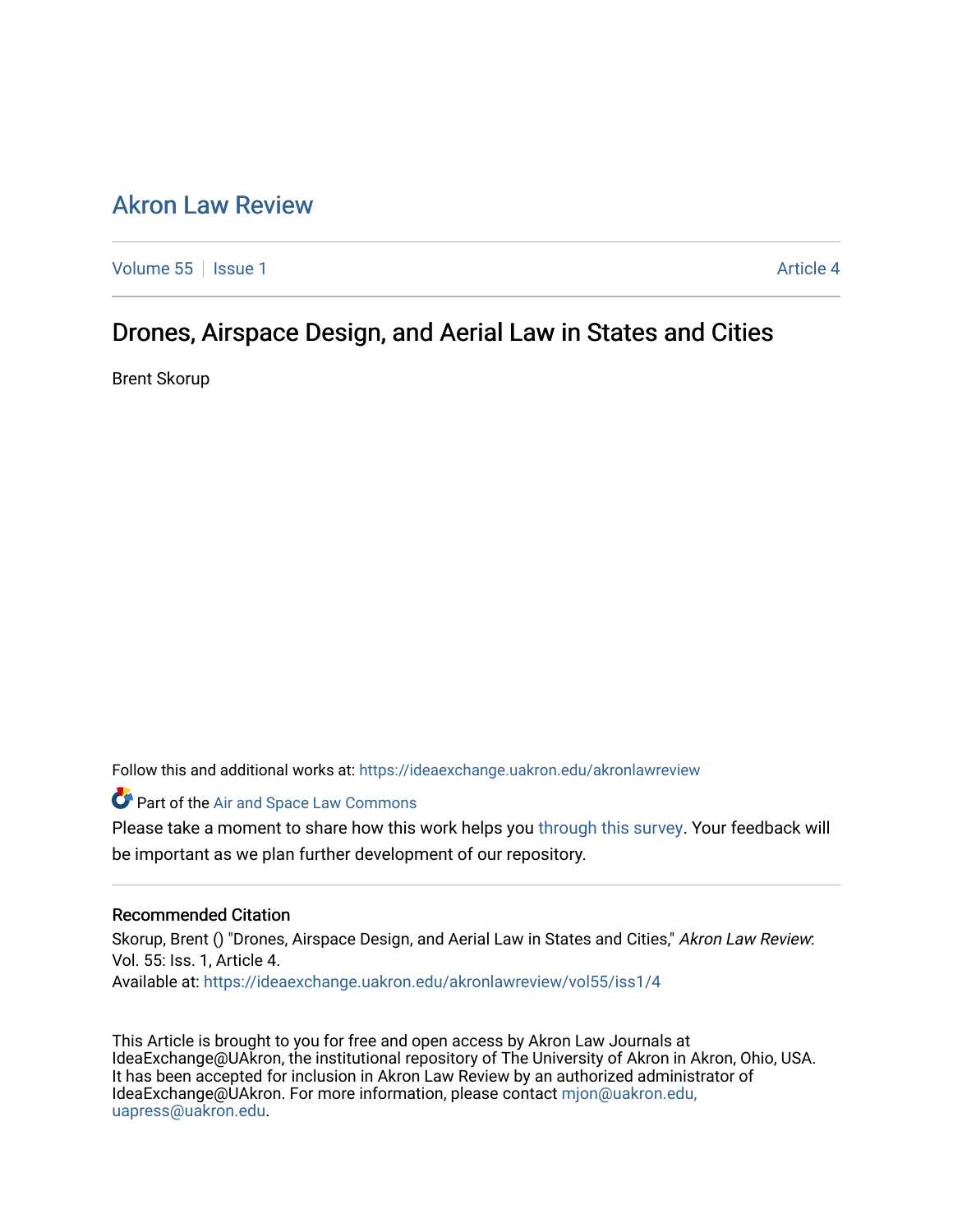# **DRONES, AIRSPACE DESIGN, AND AERIAL LAW IN STATES AND CITIES**

## *Brent Skorup[\\*](#page-1-0)*

| I.   |                                                            |
|------|------------------------------------------------------------|
| H.   | Background of Federal and State Airspace Rules161          |
| Ш.   |                                                            |
|      |                                                            |
|      | B. Early Aviation and State Sovereignty Over Airspace168   |
|      | C. Federal Sovereignty Over Airspace Is Not                |
|      |                                                            |
|      | D. Causby and Landowners' Airspace as Property172          |
|      | E. Post-Causby Effects and the Two Zones of Airspace 174   |
| IV.  | Application to Drone Airspace Regulation and Liability.175 |
| V.   | Proposal for Airspace Leasing Above Federal and State      |
|      |                                                            |
|      | A. Cooperative Federalism for Airspace Leasing178          |
|      |                                                            |
| VI.  | Proposal for a Presumption of Trespass for Drone Flights   |
|      |                                                            |
| VII. |                                                            |

### I. INTRODUCTION

In the summer of 2015, a polarizing scenario involving guns, property rights, and technology unfolded at William Meredith's Kentucky residence. Meredith's young daughter alerted him to a small drone flying over the neighborhood as he, his friends, and his family were grilling in

157

<span id="page-1-0"></span><sup>\*</sup> Brent Skorup is a senior research fellow at the Mercatus Center at George Mason University and a visiting faculty fellow at the Nebraska Governance and Technology Center at the University of Nebraska College of Law. He is a member of the Texas Urban Air Mobility Advisory Committee. Skorup has a BA in economics from Wheaton College and a JD from the George Mason University School of Law.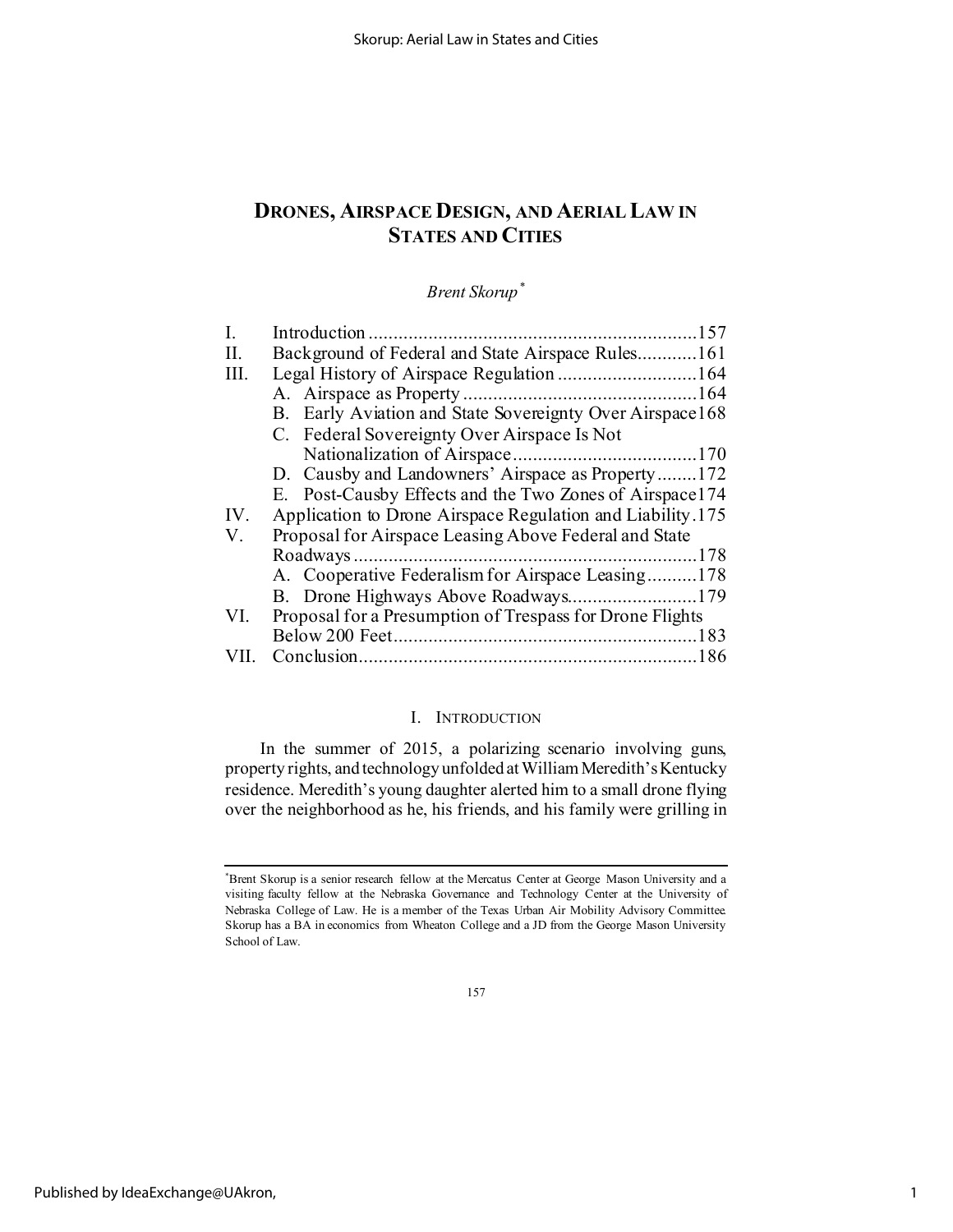his backyard.<sup>[1](#page-2-0)</sup> Annoyed, he retrieved his shotgun from his home, and when the drone crossed his property line, he shot it out of the sky.<sup>[2](#page-2-1)</sup> The drone's owner, a neighbor, called the police upon discovering his destroyed drone, and the police arrested Meredith and charged him under a local law for firing a gun in a populated area. At the highly publicized trial in state court, the judge dismissed the charges with a brief statement that Meredith was justified in shooting the drone because of the invasion of privacy. [3](#page-2-2)

When asked on a national television news program why he shot the drone, Meredith said that he had called the police when a drone had flown overhead before, and the police told him they could do nothing about it.[4](#page-2-3) Meredith said he had done some legal research and concluded (somewhat dubiously, it turns out) that he was within his rights to shoot the drone because of *United States v. Causby*, the 1946 Supreme Court aviation case concerning landowner property rights.<sup>[5](#page-2-4)</sup>

The core dispute in the *Meredith* case is one that many Americans have pondered as drones go mainstream: Where does my property line end and drone airspace begin, and *who*will decide the location of the line? As drone technology advances and regular flight paths sprout up, local authorities and residents will demand more input over drone operations. Air rights are bought and sold in traditional real estate and have growing relevance for specialized infrastructure. [6](#page-2-5) As one scholar recently asked: "What policies are best suited to allocate airspace among its increasingly complex array of competing uses?"[7](#page-2-6)

The *Causby* case, discussed later in this paper, recognized the traditional principle that landowners own surface—but not highaltitude—airspace above their land. The 1946 decision and its antecedents made aviation litigation more predictable—airports were compelled to

<span id="page-2-0"></span><sup>1.</sup> Nancy Grace, *Previous Tensing Traffic Stop Video Emerges; Man Shoots Down Drone*, CNN TRANSCRIPTS, (aired Aug. 3, 2015, 8:00PM), http://transcripts.cnn.com/TRANSCRIPTS/ 1508/03/ng.01.html [https://perma.cc/UUC9-2RXD].

<sup>2</sup>*. Id.*

<span id="page-2-2"></span><span id="page-2-1"></span><sup>3.</sup> Kieran Corcoran, *Victory for Kentucky 'Drone Slayer' Who Took Out Aircraft Flying over His Home with a Shotgun as Case Against Him Thrown Out of Court*, DAILY MAIL, (Oct. 25, 2015, 9:10 AM), https://www.dailymail.co.uk/news/article-3294792/Victory-Kentucky-Drone-Slayertook-aircraft-home-SHOTGUN.html [https://perma.cc/KP2G-CL6R].

<sup>4.</sup> Grace, *supra* note 1.

<span id="page-2-6"></span><span id="page-2-5"></span><span id="page-2-4"></span><span id="page-2-3"></span><sup>5.</sup> Grace, *supra* note 1 ("[After the police] tell me there's nothing they can do because there's no laws against it, I did some research. In 1946, Causby v. U.S. Government [*sic*], Mr. Causby sued the U.S. government for flying mail planes over his property and won."). *See* United States v. Causby, 328 U.S. 256 (1946).

<sup>6</sup>*. See* Troy A. Rule, *Airspace in a Green Economy*, 59 UCLA L. REV. 270 (2011).

<sup>7</sup>*. Id.* at 274.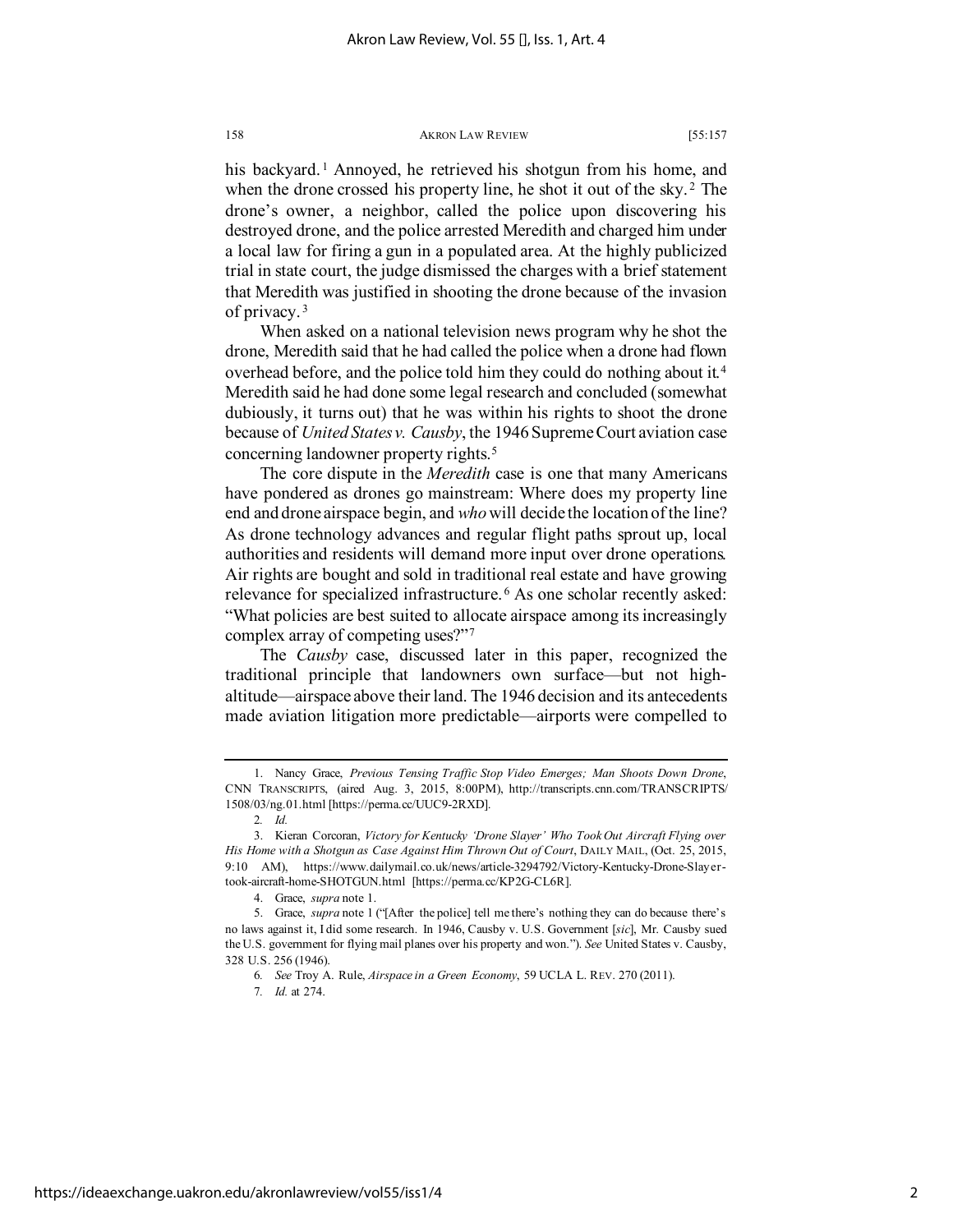purchase avigation easements from neighboring property owners. However, as Meredith's case illustrates, drones create new controversies about property rights, nuisance, and government takings. State legislatures and state real estate bars are beginning to draft legislation protecting landowners from intrusions by low-flying drones. [8](#page-3-0) Many states have created drone "no-fly" zones, and Texas is currently defending its power to prohibit drones in surface airspace surrounding state land and sensitive locations.<sup>[9](#page-3-1)</sup>

Courts will increasingly need to apply property, nuisance, and takings principles to low-altitude airspace as the commercial drone industry grows. In pilot projects in the United States and around the world, drone services companies and industry leaders—like Walmart, Google, and  $UPS^{10}$  $UPS^{10}$  $UPS^{10}$ —have made hundreds of thousands of deliveries, showing great potential for rapid delivery for medical supplies, home parcel delivery, and infrastructure inspections. [11](#page-3-3) In 2016, Congress instructed the Federal Aviation Administration to integrate small drones into the nation's airspace, and in January 2021 the agency announced rules to make commercial drone services more routine, with an eye towards

<span id="page-3-0"></span><sup>8</sup>*. See, e.g.*, Matt Reynolds, *ABA House of Delegates Passes Resolution on Drones; Delegate Calls It "a Hot Topic*,*"* ABA J. (Feb. 17, 2020, 6:45 PM), https://www.abajournal.com/news/ article/resolution-111 [https://perma.cc/65G5-Q7EC] (noting that the American Bar Association will begin "lobbying for regulations that would help prevent operators of the unmanned aircraft from trespassing on private property"). In 2019, the American Law Institute's drafters of the *Restatement of the Law Fourth, Property* applied principles of trespass law in a new section proposed for drone flights. *See* Virginia K. Trunkes, *Balancing New Technology and Privacy When Using Drones in Land Use and Construction*, 10 NAT'L L. REV. 147 (May 26, 2020), https://www.natlawreview.com/ article/balancing-new-technology-and-privacy-when-using-drones-land-use-and-construction [https://perma.cc/S3RK-VUWG].

<span id="page-3-1"></span><sup>9.</sup> Plaintiffs' Complaint for Declaratory and Injunctive Relief at 30, Nat'l Press Photographers Ass'n v. McCraw, 504 F. Supp. 3d 568 (W.D. Tex. 2020) (No. 1:19-CV-946-RP).

<span id="page-3-2"></span><sup>10</sup>*. See, e.g.*, Annette Beard & Serenah McKay, *Planners Approve Walmart Drone Launch Pad Request in Pea Ridge*, NW ARK. DEMOCRAT GAZETTE (Jan. 6, 2021, 7:27 AM), https://www.nwaonline.com/news/2021/jan/06/planners-approve-walmart-drone-launch-pad-request [https://perma.cc/Q6N2-ZLXZ] (Walmart drone deliveries in Arkansas); Matt O'Brien, *Girl Scout Cookies Now Home-Delivered by Drone in Virginia as Google Affiliate Adds Service*, CHI. SUN TIMES (April 28, 2021, 11:16 AM), https://chicago.suntimes.com/business/2021/4/28/22407843/girl-scoutcookies-drones-deliveries-thin-mints-wing-alphabet-google-virginia-christiansburg

<sup>[</sup>https://perma.cc/YM9R-KPRP] (Google's subsidiary drone company making deliveries in Virginia); Miriam McNabb, *UPS Drone Delivery: DroneUp Flies to Prove the Case for Coronavirus Response*, DRONELIFE (April 21, 2020), https://dronelife.com/2020/04/21/ups-drone-delivery-droneuppartners-fly-to-prove-the-case-for-coronavirus-response/ [https://perma.cc/YGM4-2B9N] (UPS drone deliveries in Virginia).

<span id="page-3-3"></span><sup>11</sup>*. See, e.g.*, the Zipline drone company, which keeps a real-time update of its completed commercial deliveries on its company website. As of this writing the company has completed nearly 209,000 commercial deliveries, mostly in Rwanda and Ghana. ZIPLINE, https://flyzipline.com/ [https://perma.cc/JG6B-G8LT] (last visited Oct. 20, 2021).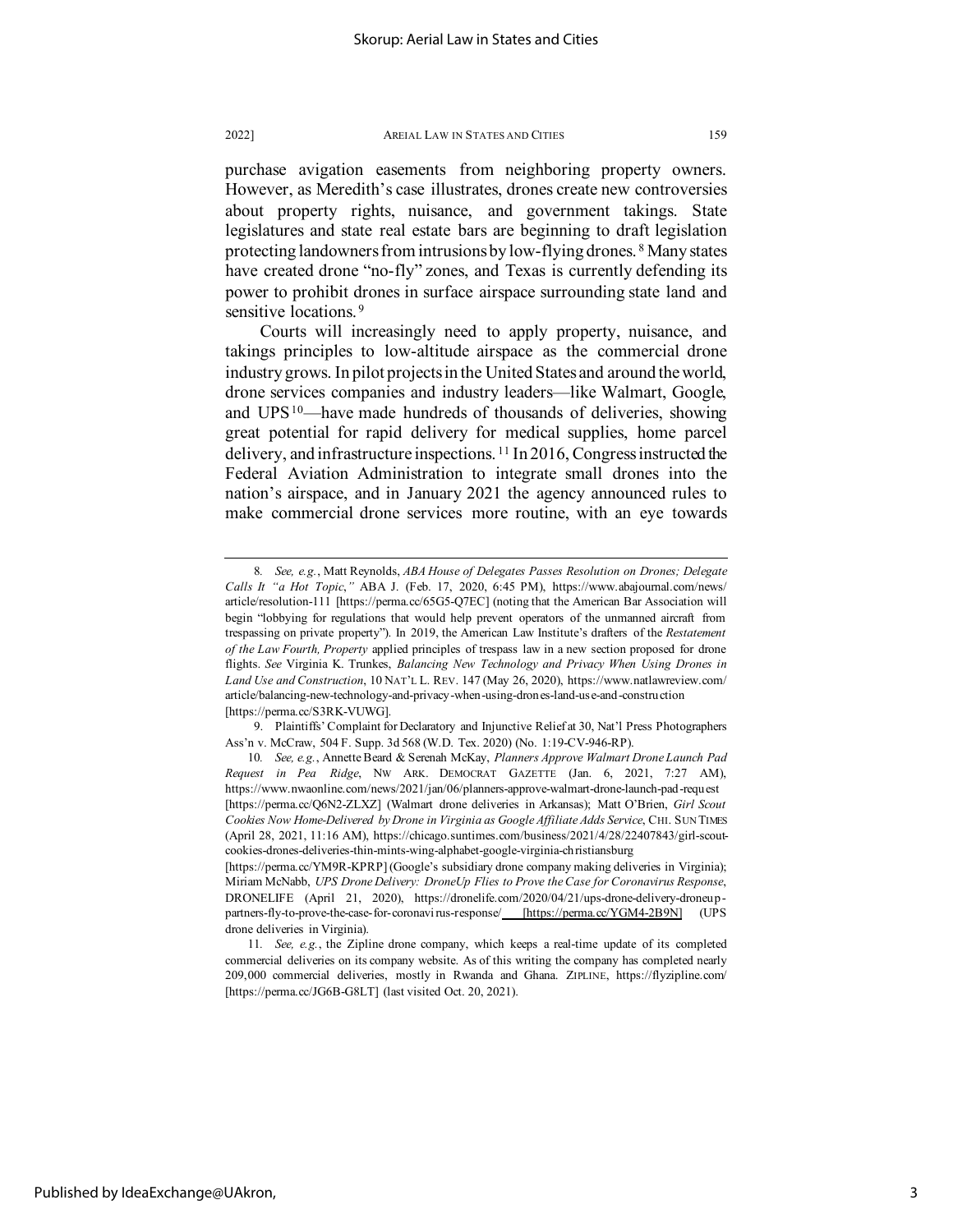permitting long-distance services like parcel delivery. [12](#page-4-0) Commercial drones are much heavier and noisier than many people's small, hobbyist drones. To have an extensive commercial-drone delivery industry there will need to be drone highways—aerial corridors—crisscrossing towns, suburbs, and cities. Constitutional law questions and property rights precedents, however, will pose daunting legal impediments to broad claims of federal authority over low-altitude airspace and to drone operations above private land. [13](#page-4-1)

There is a way forward: public officials should lease corridors of airspace above the public rights-of-way, opening up millions of miles of new drone highways while still protecting landowner property rights. There is legal precedent and federal and state statutes allowing rights-ofway airspace leasing. That framework requires *cooperative federalism* between federal and state aviation officials. The federal government should devolve some responsibilities for airspace design and management to states and cities, much like it devolved regulation of telecommunications infrastructure to local governments.

This paper first outlines the history of federal and state regulation of low-altitude airspace and aviation. Second, this article explains the litigation risks of federal and state officials allowing widespread lowaltitude commercial drone flights above private land. This article proposes airspace leasing above public rights-of-way not only to avoid landowner lawsuits but to:

- a. Open up potentially millions of miles of drone routes.
- b. Allow market allocation of a scarce natural resource (surface airspace).
- c. Allow government entities to monetize public right-of-way use and gain passive income.

Finally, this paper proposes that, in the absence of clarity from Congress, federal and state courts should establish a presumption that the regular flying of drones below a certain altitude amounts to a trespass. This paper suggests an altitude of 200 feet above ground level.

<span id="page-4-0"></span><sup>12</sup>*. See* Operation of Small Unmanned Aircraft Systems Over People (Final Rule), 86 Fed. Reg. 4314 (Jan. 15, 2021) (codified at 14 C.F.R. §§ 11, 21, 43, and 107) (requiring drones to have identifying wireless devices so that long-distance services can be permitted).

<span id="page-4-1"></span><sup>13</sup>*. See, e.g.*, Nat'l Press Photographers Ass'n, 504 F. Supp. at 588–91 (W.D. Tex. 2020) (dismissing with prejudice the arguments from drone operators that state-created drone no-fly zones are subject to conflict and field preemption).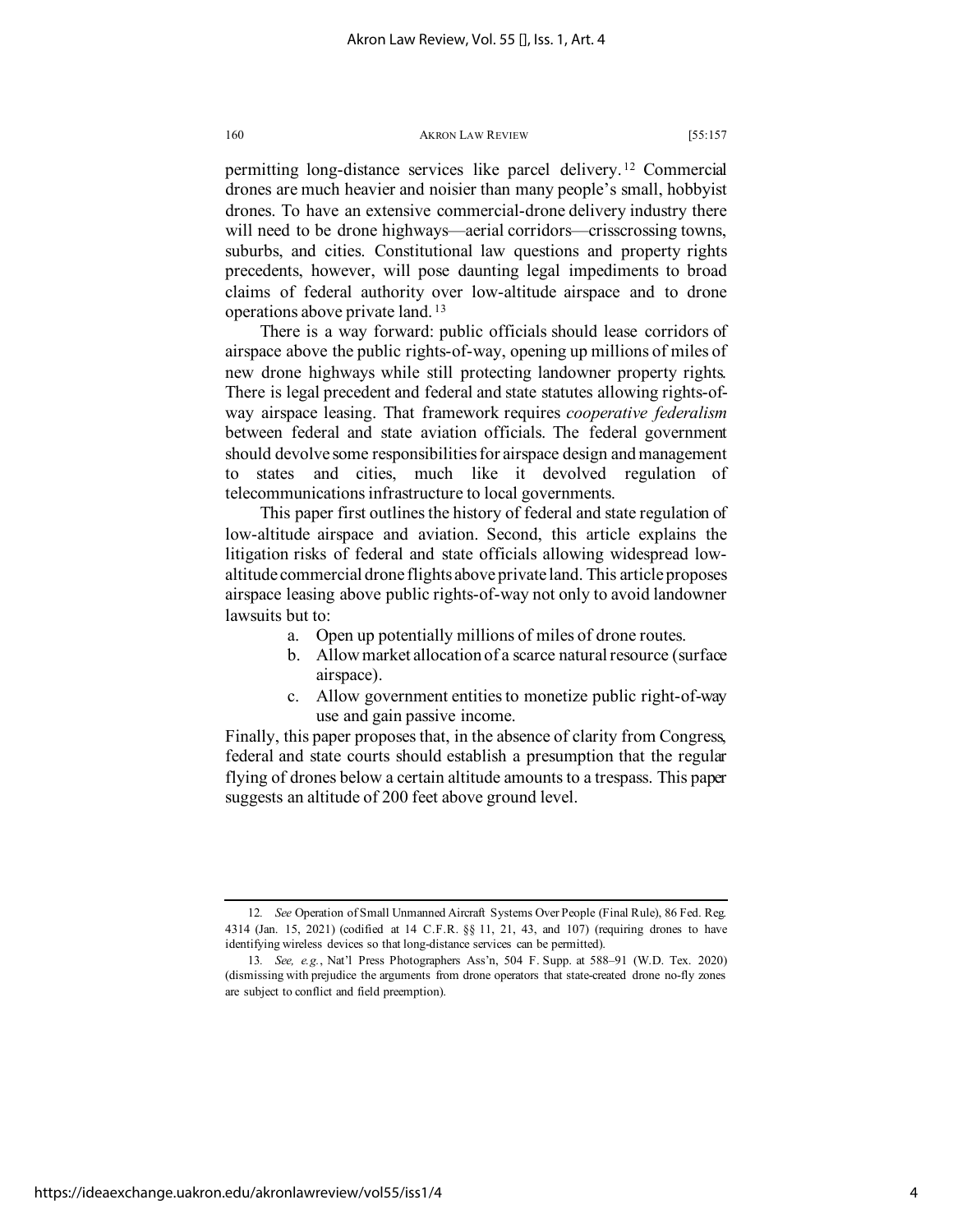### II. BACKGROUND OF FEDERAL AND STATE AIRSPACE RULES

For years, the debate about the federal and state roles in drone airspace regulation has gone in circles. [14](#page-5-0) Aviation, particularly airport management and low-altitude flights, involves a mix of federal and state prerogatives, which are sometimes at odds. For drone flights, the Congressional Research Service noted in a 2013 report to Congress that "[t]his right to travel in navigable airspace came into conflict with the common law idea that each landowner owned the airspace above the surface in perpetuity."<sup>[15](#page-5-1)</sup> Nearly a decade later, Congress has not brought clarity to the federal-state divide over drone airspace issues, even as states increasingly assert their powers over drones and the use of surface airspace and as influential law drafters such as the Uniform Law Commission, American Bar Association, and the American Law Institute draft airspace trespass provisions. [16](#page-5-2)

Congress has granted the Federal Aviation Administration (FAA) authority over the management of *navigable airspace*, [17](#page-5-3) but that leaves major questions unanswered: Who controls *non-navigable airspace* and surface airspace that landowners own? What are the powers of states and cities over surface airspace used by drone operators?

The federal government is formulating its legal perspective on drone federalism. In fall 2020, a Government Accountability Office (GAO) report to Congress explained that the U.S. Department of Transportation (USDOT) views all outdoor airspace as navigable airspace for drones,  $18$  a

<span id="page-5-0"></span><sup>14.</sup> The issue of defining aerial trespass for drones at the Uniform Law Commission is entering its fourth year after several controversies and debates over the issue. *See Tort Law Relating to Drones Committee*, UNIFORM LAW COMMISSION, https://www.uniformlaws.org/committees/communityhome/librarydocuments?communitykey=2cb85e0d-0a32-4182-adee-

ee15c7e1eb20&tab=librarydocuments&LibraryFolderKey=&DefaultView=&page=6 [https://perma.cc/S2P8-SBFA].

<span id="page-5-1"></span><sup>15.</sup> ALISSA M. DOLAN & RICHARD M. THOMPSON II, CONG. RSCH. SERV., R42940, INTEGRATION OF DRONES INTO DOMESTIC AIRSPACE: SELECTED LEGAL ISSUES 2 (2013), https://fas.org/sgp/crs/natsec/R42940.pdf [https://perma.cc/2TB6-YPWT].

<span id="page-5-2"></span><sup>16</sup>*. See* Trunkes, *supra* note 8 ("In 2019, the American Law Institute's (ALI) drafters of the Fourth Restatement of Property applied principles of trespass law in proposing § 1.2A—'Trespass by Overflight.'"); Tort Law Relating to Drones Act § 301(a) (UNIF. L. COMM'N, Proposed Draft for Discussion, 2018).

<span id="page-5-3"></span><sup>17</sup>*. See* Laura K. Donohue, *A Tale of Two Sovereigns: Federal and State Use and Regulation of Unmanned Aircraft Systems*, *in* HANDBOOK OF UNMANNED AERIAL VEHICLES (Kimon P. Valavanis & George J. Vachtsevanos eds., Springer International Publishing (AG 2d ed. forthcoming)).

<span id="page-5-4"></span><sup>18.</sup> U.S. GOV'T ACCOUNTABILITY OFF., B-330570, UNMANNED AIRCRAFT SYSTEMS: CURRENT JURISDICTIONAL, PROPERTY, AND PRIVACY LEGAL ISSUES REGARDING THE COMMERCIAL AND RECREATIONAL USE OF DRONES 6 (2020), https://www.gao.gov/assets/710/709370.pdf ("Although FAA has issued no regulation prescribing minimum safe flight altitudes for [unmanned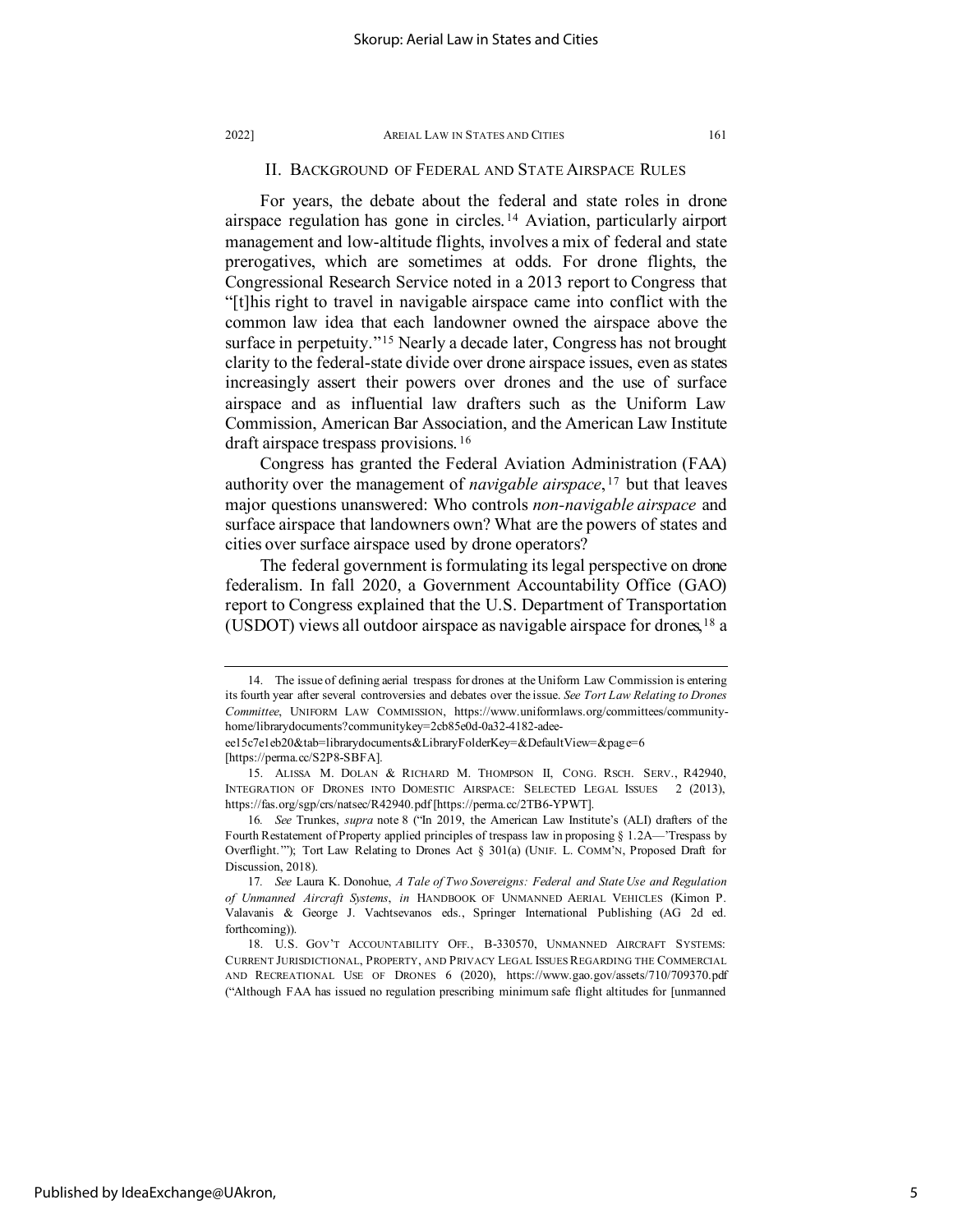view that, if codified, represents a massive expansion of USDOT jurisdiction. At the time of this writing, the USDOT and U.S. Department of Justice are drafting their legal position. [19](#page-6-0)

The FAA cannot simply nationalize low-altitude airspace and start authorizing drone flights across backyards, farm fields, and private woodlands around the country. Landowners, states, and cities would object and defend their property and constitutional rights. As one federal judge said, in *dicta*, in a 2016 drone case: "the FAA believes it has regulatory sovereignty over every cubic inch of outdoor air in the United States."<sup>[20](#page-6-1)</sup> "[I]t is far from clear that Congress intends—or could constitutionally intend—to regulate all that is airborne on one's own property and that poses no plausible threat to or substantial effect on air transport or interstate commerce in general."[21](#page-6-2)

Many states have expressly asserted sovereignty to surface airspace for decades and are beginning to regulate that airspace. As Stephen Migala points out in a recent law journal article about drones and federalism, several states have created no-fly zones for drones over sensitive areas such as critical infrastructure, schools, sports venues, and prisons.<sup>[22](#page-6-3)</sup> Some cities, likewise, are prohibiting drone flights at low altitudes. [23](#page-6-4) The FAA

<span id="page-6-4"></span>23. In October 2019, Silverthorne, Colorado, passed an ordinance that generally prohibits drones at heights less than 40 feet above rooftops. Council Agenda Memorandum from John Minor, Chief of Police to Town of Silverthorne, Colorado Town Council Re: Ordinance 2019-19: An

aircraft systems (UAS)], DOT officials told us 'it is the Department's stance that, for purposes of the definition of the term navigable airspace, zero feet ("the blades of grass") is the minimum altitude of flight for UAS.'").

<span id="page-6-0"></span><sup>19</sup>*. Id.* at 3 ("Importantly, a task force of attorneys in the DOT Office of the Secretary and FAA . . . is conducting an in-depth review of the Department's legal position regarding federal preemption of state and local laws and other UAS jurisdiction-related issues. . . . DOT officials told us they expect the results of the Working Group to be provided to DOT senior leadership in the coming months.").

<sup>20.</sup> Huerta v. Haughwout, No. 3:16-cv-358, 2016 WL 3919799, at \*3 (D. Conn. July 18, 2016). 21*. Id.* at \*3.

<span id="page-6-3"></span><span id="page-6-2"></span><span id="page-6-1"></span><sup>22.</sup> DEL. CODE ANN. tit. 11, § 1334 (West 2020) (no operations over events with more than 1,500 people, over incidents with first responders, or over critical infrastructures); FLA. STAT. § 330.41 (2020) (no operations over critical infrastructures); LA. STAT. ANN. § 14:63 (2020) (defining criminal trespass to include operating a UAS over property of another); LA. STAT. ANN. § 14:108 (2020) (no operations over a police cordon); LA. STAT. ANN. § 14:337 (2020) (no operations over certain facilities, including schools); NEV. REV. STAT. § 493.103 (2020) (no operations under 250 feet over property when owner notifies UAS operator); NEV. REV. STAT. § 493.109 (2020) (no operations over critical facilities); OKLA. STAT. tit. 3, § 322 (2020) (no operations over critical infrastructure facilities); OR. REV. STAT. § 837.380 (2020) (restrictions over property when owner notifies UAS operator); S.D. CODIFIED LAWS § 50-15-3 (2020) (no operations over prisons or military facilities); TENN. CODE ANN. § 39-14-405 (2020) (criminal trespass via UAS over private property in nonnavigable airspace); TEX. GOV'T CODE ANN. §§ 411.062, 411.065 (West 2020) (restrictions over state Capitol Complex); TEX. GOV'T CODE ANN. § 423.0046 (West 2020) (restrictions over sports venues); WIS. STAT. § 114.045 (2020) (no operations over a correctional institution); *see also* Stephen J. Migala, *UAS: Understanding the Airspace of the States*, 82 J. AIR L. & COM. 3, 62–63 (2017).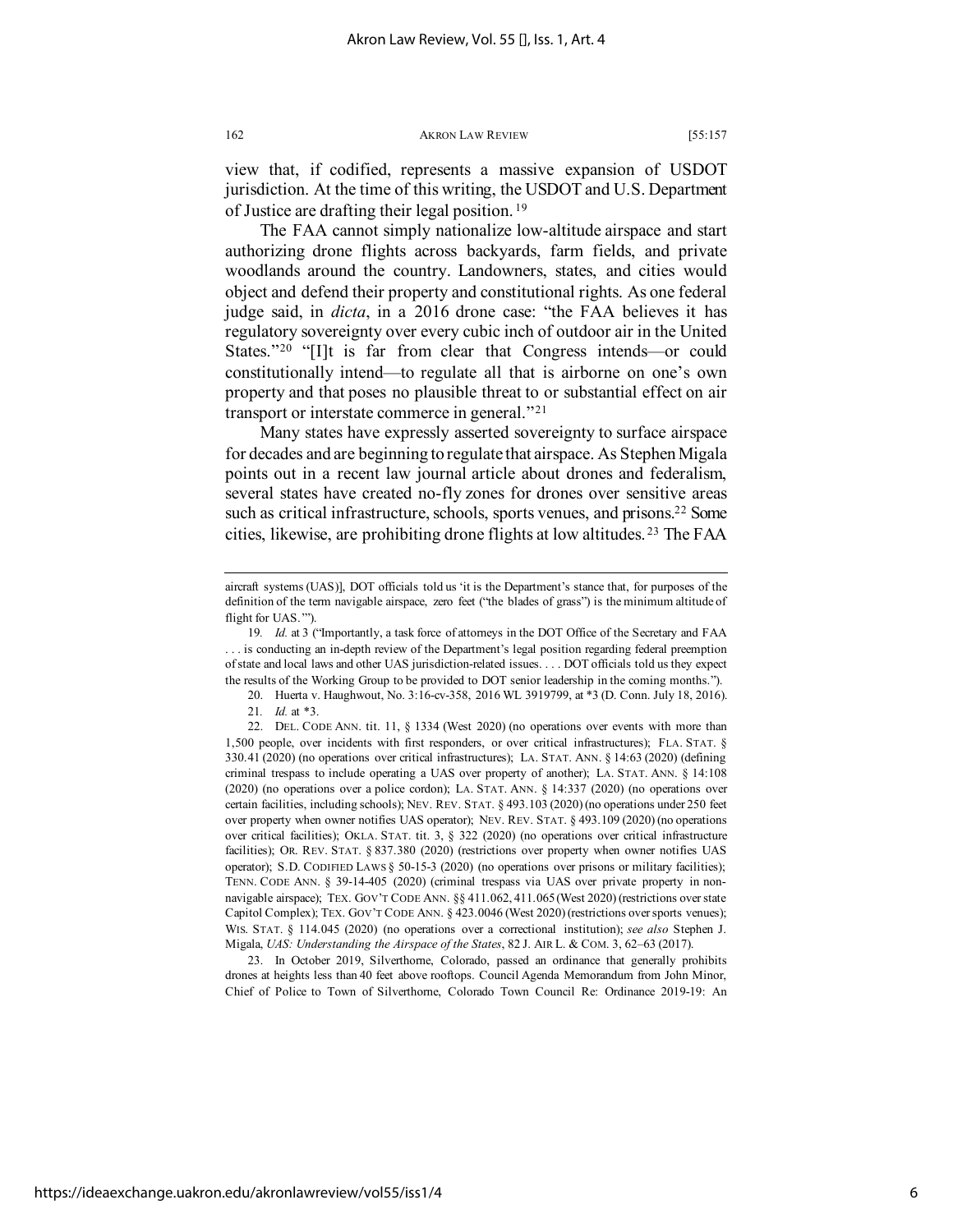has avoided litigating the issue, but some entities in the drone industry assert that only federal regulators have the authority to define and prohibit where drones operate.<sup>[24](#page-7-0)</sup> In particular, they argue that drone no-fly zones "may only be established . . . by the federal government."<sup>[25](#page-7-1)</sup> In October 2020, some drone advocates petitioned the FAA to preempt these state nofly zones. [26](#page-7-2) As explained later in this paper, it is unclear what altitude extinguishes state and property owners' powers.

Drone litigation is growing, including lawsuits against states and cities for creating no-fly zones and against drone operators for aerial trespass. [27](#page-7-3) One illustrative case is pending in federal court in Texas.[28](#page-7-4) In 2013, the Texas legislature prohibited drone operations that are below 400 feet above the ground and above certain types of property in the state, including any jail, prison, or "critical infrastructure facility.["29](#page-7-5) Photographers sued in 2019 on several grounds, including that federal drone regulation preempts state regulation of drone operations.<sup>[30](#page-7-6)</sup> Even the plaintiffs seem unclear about whether states have authority to prohibit

<span id="page-7-1"></span>25. Betsy Lillian, *Drone Industry Responds to Draft Tort Law on "Aerial Trespass*,*"* UNMANNED AERIAL (July 25, 2018), https://unmanned-aerial.com/drone-industry-responds-to-drafttort-law-on-aerial-trespass (quote attributed to representatives in the drone industry).

<span id="page-7-2"></span>26. Letter from All. for Drone Innovation et al. to FAA Adm'r Steve Dickson Re: Implementation of Section 2209 2, (Oct. 22, 2020) (on file with the author).

<span id="page-7-3"></span>27*. See* Donohue, *supra* note 17, at 20–22. A Louisiana court in early 2020 convicted a man of criminal trespass (a misdemeanor) under state law for flying a drone with a camera above neighbor's property. The man appears to have violated La. Stat. Ann. § 14:63 (defining criminal trespass to include operating a UAS over property of another). Josh Spires, *Drone Pilot Vows Fight After Arrest for Flying over His Neighbor's Home*, DRONEDJ (July 6, 2020), https://dronedj.com/2020/07/06/ drone-pilot-arrested-and-banned-for-flying-his-drone/ [https://perma.cc/K4F8-JVPX]. Louisiana law prohibits operating a drone over another's property without permission. In the words of the defendant, "You're not getting help from the FAA. . . . You're on your own." Ken Heron, *Jailed and Banned from Owning a Drone (Can They Do That?!)* at 10:00, YOUTUBE (July 2, 2020), https://www.youtube.com/watch?v=ufWqRiYRmcA&feature [https://perma.cc/69TK-GLCU].

<span id="page-7-4"></span>28*. See* Silas Allen, *Photojournalists Group Challenges Texas' Drone Law*, DALL. OBSERVER (Sept. 27, 2019, 4:00AM), https://www.dallasobserver.com/news/news-photographers-group-suesto-have-texas-drone-law-overturned-11766014 [https://perma.cc/M6NS-56ST].

29. TEX. GOV'T CODE ANN. §§ 423.0045–.0046 (West).

<span id="page-7-6"></span><span id="page-7-5"></span>30. Plaintiffs' Complaint for Declaratory and Injunctive Relief at 30, Nat'l Press Photographers Ass'n v. McCraw, 504 F. Supp. 3d 568 (W.D. Tex. 2020), https://www.courthousenews.com/wpcontent/uploads/2019/09/news-drones.pdf [https://perma.cc/2EC5-G6FR] ("By banning drone use within the airspace around critical infrastructure and other facilities, Texas is attempting to regulate aviation safety through its No-Fly Provisions.").

Ordinance to Provide for the Regulation of Unmanned Aircraft (Nov. 13, 2019), https://silverthorne.civicweb.net/document/23430 [https://perma.cc/9S7J-WG4E].

<span id="page-7-0"></span><sup>24</sup>*. See*, *e.g.*, Brief of Amicus Curiae Ass'n for Unmanned Vehicle Systems International and the Consumer Technology Ass'n at 7, Nat'l Press Photographers Ass'n v. McCraw, 504 F. Supp. 3d 568 (W.D. Tex. 2020) (No. 1:19-CV-946-RP) (asserting that state laws that "directly limit the operations of UAS in the national airspace" by creating no-fly zones above sensitive locations are preempted by federal regulation).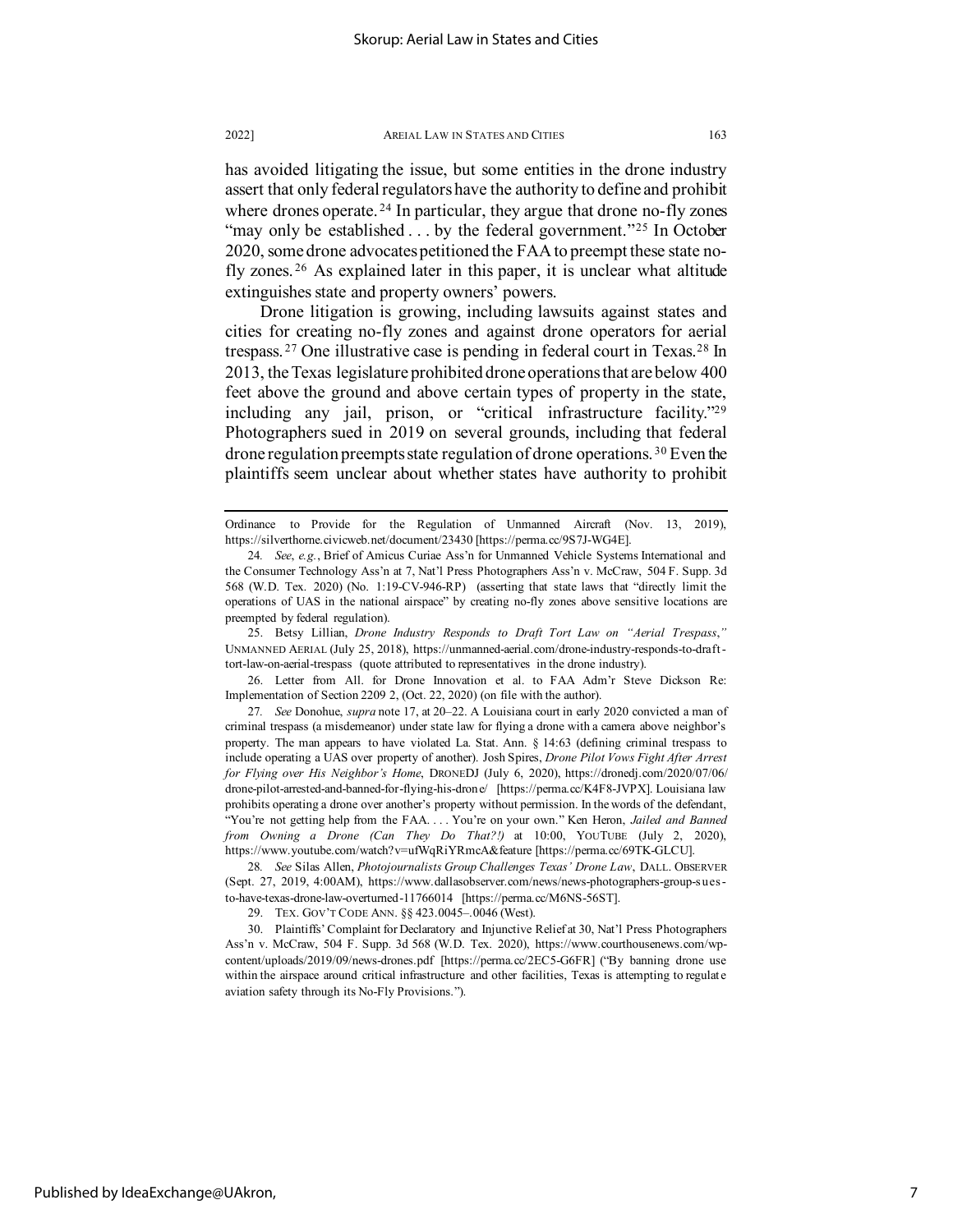low-altitude drone flights and concede in their brief that the state "may promulgate drone regulations consistent with its traditional police powers, such as to protect privacy or prevent trespass or voyeurism."<sup>[31](#page-8-0)</sup>

States are also beginning to fund and test drone management systems in low-altitude airspace. North Dakota authorized \$28 million in 2019 for a statewide unmanned traffic management (UTM) system.<sup>32</sup> Ohio's drone task force director says they hope to have a statewide UTM system in the next few years. [33](#page-8-2) The federal policy for traditional aviation, which will likely extend to drone aviation, is that local airport operators, whether public or private, assume any liability related to trespass, nuisance, and takings lawsuits from affected landowners. [34](#page-8-3) Landowners, particularly commercial landowners, [35](#page-8-4) are likely to resist and sue over frequent drone flights over their land. This legal uncertainty about whether drones can fly at low altitudes over private property raises the prospect that drone operators will face costly lawsuits and statewide injunctions.

### III. LEGAL HISTORY OF AIRSPACE REGULATION

### *A. Airspace as Property*

Low-altitude airspace "is a complex and oft-forgotten natural resource"<sup>[36](#page-8-5)</sup> and a monetizable asset bearing the hallmarks of property.<sup>[37](#page-8-6)</sup>

<sup>31</sup>*. Id.* at 29.

<span id="page-8-1"></span><span id="page-8-0"></span><sup>32.</sup> Patrick Groves, *North Dakota Plans Statewide Drone Air Traffic Control*, GOVERNMENT TECHNOLOGY (June 10, 2019), https://www.govtech.com/products/North-Dakota-Plans-Statewide-Drone-Air-Traffic-Control.html [https://perma.cc/88TE-EDRP].

<span id="page-8-2"></span><sup>33.</sup> Brian Garrett-Glaser, *At Ohio Air Taxi Symposium, Policy Seen as Far Behind Technology*, AVIATION TODAY (Mar. 3, 2020), https://www.aviationtoday.com/2020/03/03/ohios-grand-plansurban-air-mobility/ [https://perma.cc/B2AR-X4B6].

<span id="page-8-3"></span><sup>34.</sup> The airport operator bears the cost of acquiring the necessary clearance zones to comply with the FAA standards. The federal policy, as a New York state court summarized it, is "not to have the Federal Government assume any liability relative to takeoff and landing rights." Kupster Realty Corp. v. State, 404 N.Y.S.2d 225, 231 (N.Y. Ct. Cl. 1978).

<span id="page-8-6"></span><span id="page-8-5"></span><span id="page-8-4"></span><sup>35.</sup> As one property scholar notes: "Air rights are frequently the most valuable rights connected with the ownership of commercial land since the value of such property consists principally of the owner's right to erect buildings in the airspace." Mark H. Allen, *The Federal Income Tax Consequences of Commercial Conveyances of Rights in Airspace*, 47 J. AIR L. & COM. 91, 91 (1981).

<sup>36.</sup> Troy A. Rule, *Airspace and the Takings Clause*, 90 WASH. U. L. REV. 421, 425 (2012).

<sup>37.</sup> Demsetz presaged the competition for low-altitude airspace in a 1966 article: In the case of lower airspace, we are dealing with the problem of whether or not the right to use or own lower airspace should be involuntarily *reassigned*. The existence of serious competing claims to the use of lower airspace should create doubt about our ability to judge which use is most valuable and, hence, should lead us to rely to a larger extent on voluntary negotiations between competing claimants and landowners.

Harold Demsetz, *Some Aspects of Property Rights,* 9 J.L. & ECON. 61, 67 (1966) (emphasis in original).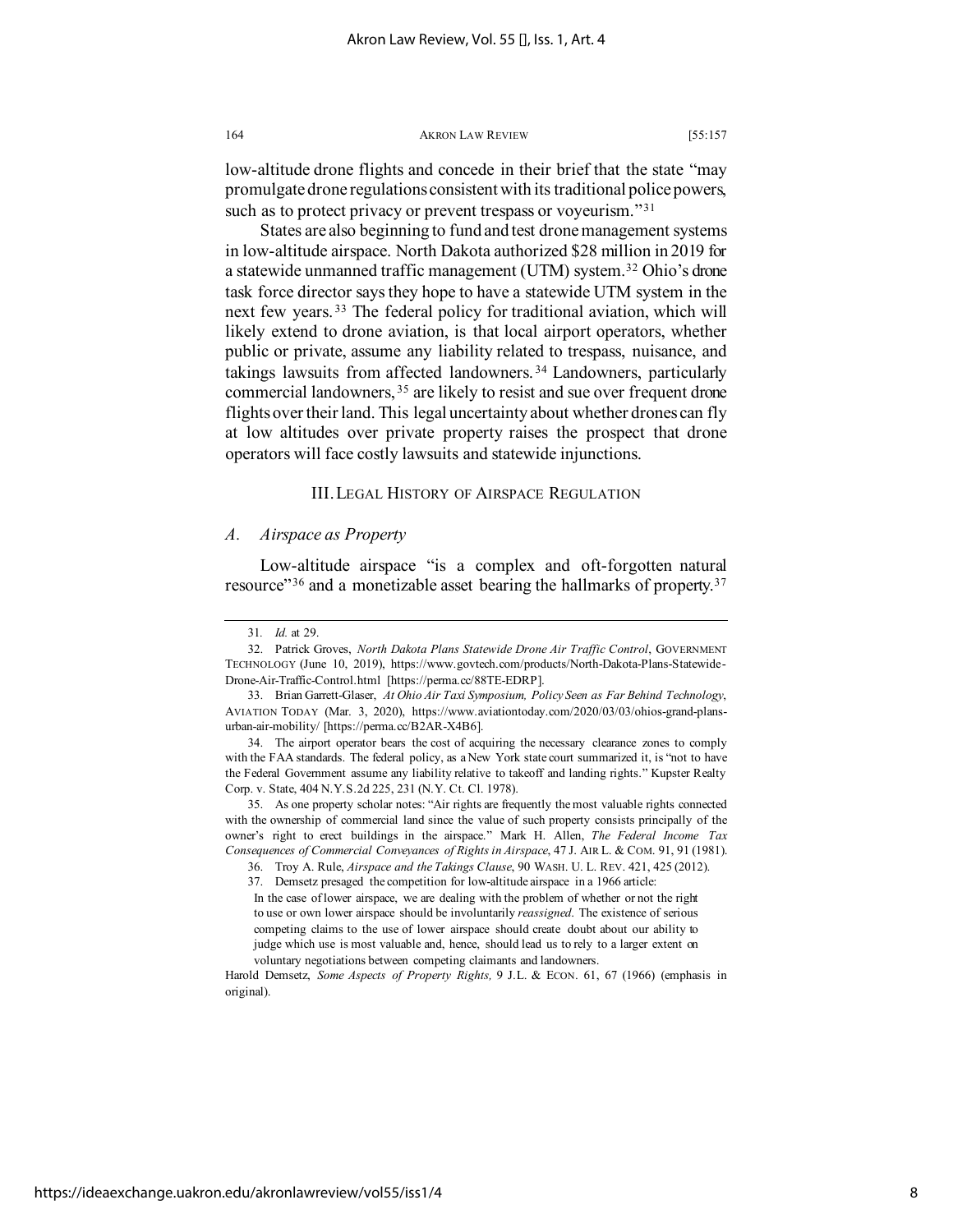In Harold Demsetz's influential property rights work in the 1960s, he identified an economic phenomenon: technology shocks create demand for novel assets, and property rights emerge to coordinate increased use of the asset. [38](#page-9-0) This Demsetz phenomenon has been documented for many previously lightly used resources that became *propertized*, including the Great Plains circa 1870,<sup>[39](#page-9-1)</sup> Native American lands in colonial Canada,<sup>[40](#page-9-2)</sup> and the pre-1927 radio spectrum. [41](#page-9-3) One can trace a similar story in surface airspace.

Airspace as property, including airspace sales and leasing, has a long pedigree in American law. In the 19th and early 20th centuries, most Anglo-American courts and property theorists rejected the view that "land" projected infinitely upward. [42](#page-9-4) Instead, courts cited the maxim *ad coelum*—"Land hath also, in its legal signification, an indefinite extent, upwards as well as downwards"—frequently in trespass cases but often denied that there could be a trespass or a property interest in airspace that was not practically usable by the landowner. [43](#page-9-5) As a court in Minnesota said in a 1923 aerial trespass case, "when, as here, the air is to be considered at an altitude of two thousand feet or more, to contend that it is part of the realty . . . is only a legal fiction, devoid of substantial merit."<sup>[44](#page-9-6)</sup>

<span id="page-9-0"></span><sup>38.</sup> Harold Demsetz, *Toward a Theory of Property Rights*, 57 AM. ECON. REV. 347, 350 (1967); *see also* Terry L. Anderson & P. J. Hill, *The Evolution of Property Rights: A Study of the American West*, 18 J.L. & ECON. 163, 170–72 (1975) (showing that it became economical for cattlemen, for instance, to fence off the Great Plains as land value increased and the cost of defining property rights decreased from 1860 to 1900).

<sup>39.</sup> Anderson & Hill, *supra* note 38, at 170–72.

<span id="page-9-2"></span><span id="page-9-1"></span><sup>40.</sup> Around 1700, Native Americans near Quebec divided their hunting land because of increased demand for animal fur. Demsetz, *supra* note 38, at 351–53.

<span id="page-9-3"></span><sup>41</sup>*. See, e.g.*, Thomas W. Hazlett, *The Rationality of U.S. Regulation of the Broadcast Spectrum*, 33 J.L. & ECON. 133, 143–44 (1990) ("There existed a very lively market in broadcast properties, sold with frequency rights attached, early in the development of the industry (that is, pre-1927).").

<span id="page-9-4"></span><sup>42.</sup> The famous *ad coelum* maxim is that "[l]and hath also, in its legal signification, an indefinite extent, upwards as well as downwards." 2 WILLIAM BLACKSTONE, COMMENTARIES ON THE LAWS OF ENGLAND: IN FOUR BOOKS 18 (1818). The Supreme Court in *United States v. Causby* somewhat exaggerated "*indefinite* extent" in this maxim to mean something like "*infinite* extent." United States v. Causby, 328 U.S. 256, 260 (1946) (characterizing *ad coelum* as the "ancient doctrine that at common law ownership of the land extended to the periphery of the universe").

<span id="page-9-5"></span><sup>43.</sup> One legal scholar noted in 1910: "[I]t is curious to note that even as late as the early part of the last [that is, 19th] century, there was considerable doubt as to whether trespass would lie, where there was no tangible interference with the land, but only with the airspace." Arthur K. Kuhn, *The Beginnings of an Aërial Law*, 4 AM. J. INT'L L. 109, 123 (1910).

<span id="page-9-6"></span><sup>44.</sup> Johnson v. Curtiss Nw. Airplane Co., 1928 U.S. Av. R. 42, 43–44 (Arnold W. Knauth, Henry G. Hotchkiss & Emory H. Niles, eds., 1928).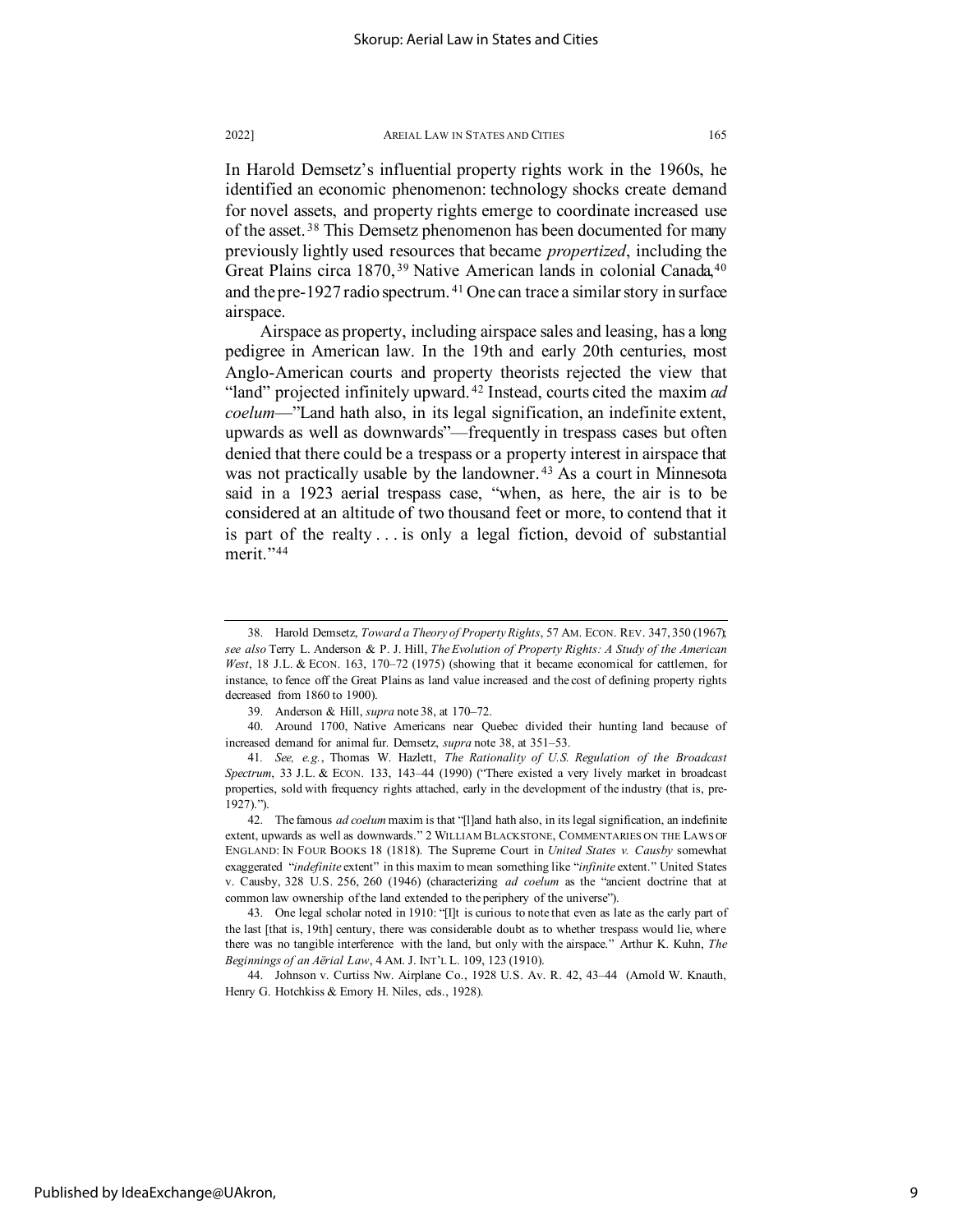However, courts have long treated surface airspace as real property.[45](#page-10-0) Anglo-American legal treatises from the 1840s onward note that one could partition property horizontally[46](#page-10-1) and that airspace—the "upper chamber" of a parcel of real estate—could be owned separately from the surface property.<sup>[47](#page-10-2)</sup> In the mid-1800s, the Illinois Supreme Court "took it for granted that there could be a horizontal severance of ownership in a building, with the ground floor owned by one person, and the upper portion of the building by another 'in fee.'"<sup>[48](#page-10-3)</sup> Perhaps the first Anglo-American statute recognizing landowners' exclusive rights to surface airspace was The Telegraph Act of 1863 in England, which codified landowners' right to object to the construction of a telegraph line hanging above their property. [49](#page-10-4) American law mirrored this principle in a 1906 trespass case, *Butler v. Frontier Telephone Co.*, dealing with a telephone line 30 feet above private land: "The law regards the empty space as if it were a solid, inseparable from the soil, and protects it from hostile

The English law is different [from the absolute ownership principles in Roman law], permitting one man to own the surface, another to own a mining substratum, while still a third owns a horizontal flat in the structure erected upon the land. Accordingly, I say, the adoption of a zone theory would be quite in harmony with the general spirit of the English land law as regards these horizontal hereditaments.

https://ideaexchange.uakron.edu/akronlawreview/vol55/iss1/4

<span id="page-10-0"></span><sup>45.</sup> A New York court in 1906, for instance, allowed for the ejectment of a telephone line above property but warned that "this [*ad coelum*] may not be taken too literally." Butler v. Frontier Tel. Co., 186 N.Y. 486, 491, (1906); *see also* Johnson v. Curtiss Nw. Airplane Co., 1928 U.S. Av. R. 42, 44 (Arnold W. Knauth, Henry G. Hotchkiss, & Emory H. Niles, eds., 1928) ("The air, so far as it has any direct relation to the comfort and enjoyment of the land, is appurtenant to the land, and no less the subject of protection than the land itself . . . .").

<span id="page-10-1"></span><sup>46.</sup> JOHN B. PHEAR, A TREATISE ON RIGHTS OF WATER 2 (V. & R. Stevens and G.S. Norton 1859) ("[T]he partition [of land] may be carried on in a vertical, as well as in a horizontal direction . . . .").

<span id="page-10-2"></span><sup>47</sup>*. See* SILAS JONES, AN INTRODUCTION TO LEGAL SCIENCE 179 (J. S. Voorhies 1842) (noting exceptions to *ad coelum*) ("[F]or instance, a man may have an inheritable corporeal property in an upper chamber, though the lower stories and soil may belong to another. This, it is true, is as much as saying a man may have land by owning an upper chamber, or in other words, that an upper chamber is land!"); JOSEPH A. SHEARWOOD, A CONCISE ABRIDGMENT OF THE LAW OF REAL PROPERTY AND AN INTRODUCTION TO CONVEYANCING 2 (Stevens & Sons 1878) ("One man therefore may have a house in fee and another the ground in fee; or if the house is subdivided in chambers there may be different owners in fee to each set."). As one treatise noted:

HAROLD D. HAZELTINE, THE LAW OF THE AIR 75 (Univ. of London Press 1911).

<span id="page-10-3"></span><sup>48.</sup> Theodore Schmidt, *Public Utility Air Rights*, 1 J. AIR L. & COM. 52, 63 (1930) (citing McConnel v. Kibbe, 29 Ill. 483 (1852); McConnel v. Kibbe, 33 Ill. 175 (1864)).

<span id="page-10-4"></span><sup>49.</sup> Telegraph Act 1863, 64 Vict. c. 112, § 22 (Eng.) ("[T]he [telegraph] Company shall not place a Telegraph above Ground . . . or place a Telegraph above Ground across an Avenue or Approach to a Dwelling House" unless "in each Case [the company] obtain the Consent of the" occupier, lessee, or owner). *See also* JOHN F. CLERK & W. H. B. LINDSELL, LAW OF TORTS 291 (2d ed. 1896) ("The provisions of the Telegraph Act, 1863 . . . are based upon the assumption that there is a right of property in the air space . . . ) (citing Telegraph Act 1863, ch. 112).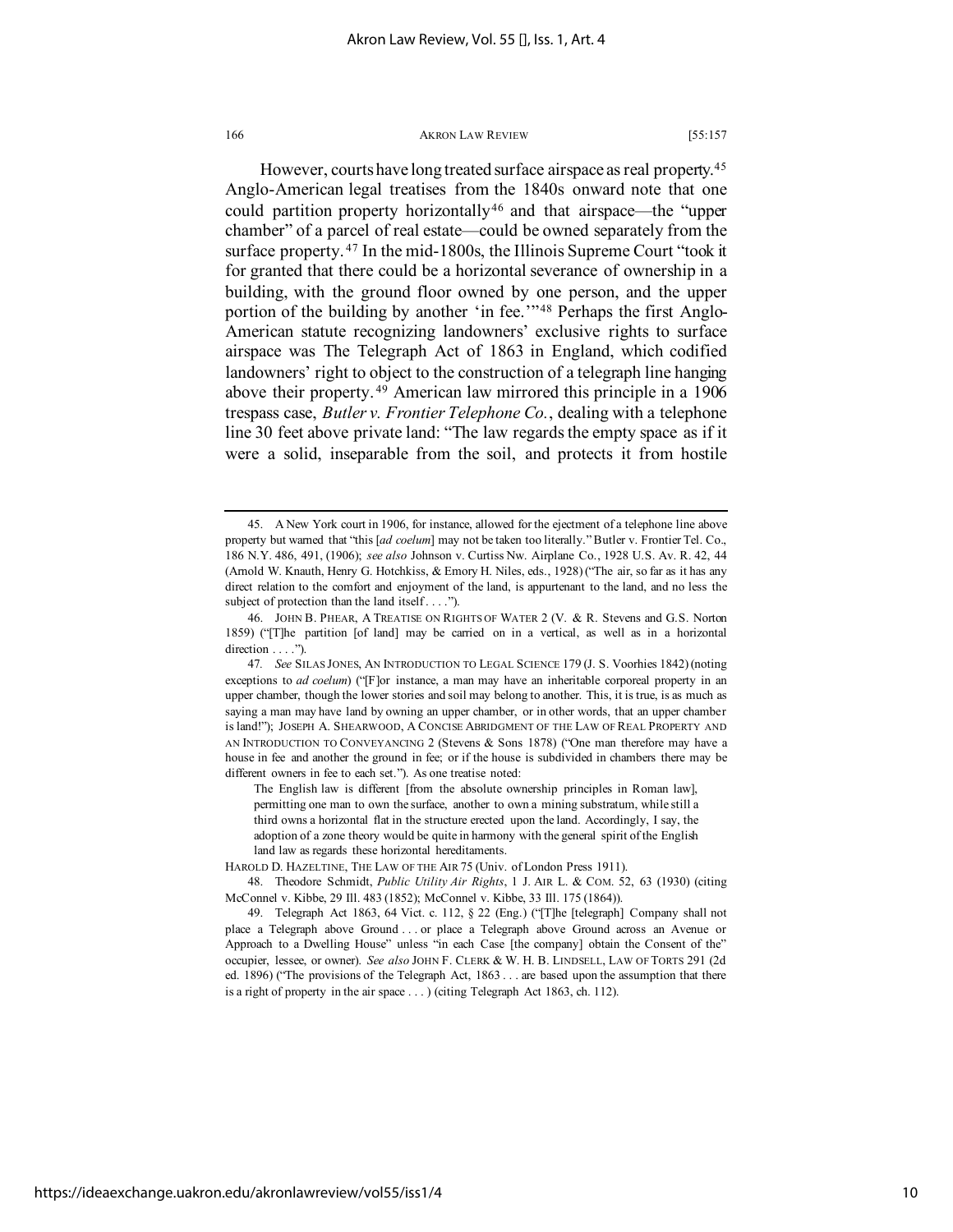occupation accordingly."[50](#page-11-0) As one contemporaneous treatise noted: "It follows from this [*ad coelum* principle] that land may be divided horizontally as well as vertically, and the owner of land may divide and sell the space above the surface . . . as well as he can divide the surface into city lots."[51](#page-11-1)

Building construction innovations at the turn of the century increased the value of low-altitude airspace—the economic phenomenon Demsetz identified—because high-rises and skyscrapers could now occupy airspace above urban land. New York's 1916 zoning law, imitated around the country, was the first to limit building size by volume—height and setback rules—which accelerated the propertization of airspace in cities.<sup>[52](#page-11-2)</sup> Airspace sales and transfers began in earnest in the 1920s,<sup>[53](#page-11-3)</sup> especially after the development of the Merchandise Mart in Chicago recorded the first "air lot."[54](#page-11-4) This air lot lease above the Chicago railroad terminal derived from common law principles of land partition.<sup>[55](#page-11-5)</sup> In 1930, the growing airspace marketplace led a former American Bar Association president to say: "This practice of the owner retaining the use of the surface of his land and leasing or selling air space above is becoming increasingly common and obtains in many of our large cities."[56](#page-11-6)

By the 1960s, condominium laws simplified the process of demarcating fee simple interests in land in a vertical column. [57](#page-11-7) The creation and sale of airspace tracts separate from the land was routine.<sup>[58](#page-11-8)</sup>

<sup>50</sup>*. Butler,* 186 N.Y. at 491.

<span id="page-11-1"></span><span id="page-11-0"></span><sup>51.</sup> JOHN G. HAWLEY & MALCOLM MCGREGOR, A TREATISE ON THE LAW OF REAL PROPERTY 5 (Collector Pub. Co. 1900).

<span id="page-11-2"></span><sup>52</sup>*. See* THEODORE STEINBERG, SLIDE MOUNTAIN: OR, THE FOLLY OF OWNING NATURE 146 (1995) (noting change after passage of the 1916 law) ("[A]irspace, a three-dimensional abstraction, became a *thing* that could be owned and sold.") (emphasis in original).

<span id="page-11-3"></span><sup>53</sup>*. Id.* at 148 ("Transferring air was nothing new in New York. The city had permitted the shifting of air rights from lot to lot to build higher towers at various times since the 1920s.").

<sup>54.</sup> Schmidt, *supra* note 48, at 68.

<span id="page-11-5"></span><span id="page-11-4"></span><sup>55</sup>*. Id.* at 68, 70–71. A 1929 conveyance of air rights in Boston was done using common law principles.

<sup>56</sup>*. Id.* at 54 (quoting a former American Bar Association president).

<span id="page-11-7"></span><span id="page-11-6"></span><sup>57</sup>*. See* Douglas C. Harris, *Condominium and the City: The Rise of Property in Vancouver*, 36 L. & SOC. INQUIRY 694, 695 (2011).

<span id="page-11-8"></span><sup>58.</sup> Note, *Conveyance and Taxation of Air Rights*, 65 COLUM. L. REV. 338, 339 (1964) ("[I]t seems reasonably clear that an owner may effectively convey 'tracts' of space that are physically unattached to the land."). The ABA published the Model Airspace Act in 1972, which formalized airspace propertization, but only Oklahoma appears to have adopted significant portions of the act. *See* Subcommittee on Airspace Utilization and Multiple Use, Committee on New Developments in Real Estate Practice, *Final Draft of Model Airspace Act*, 7 REAL PROP. PROB. & TR. J. 353 (1972); OKLA. STAT. tit. 60, § 802.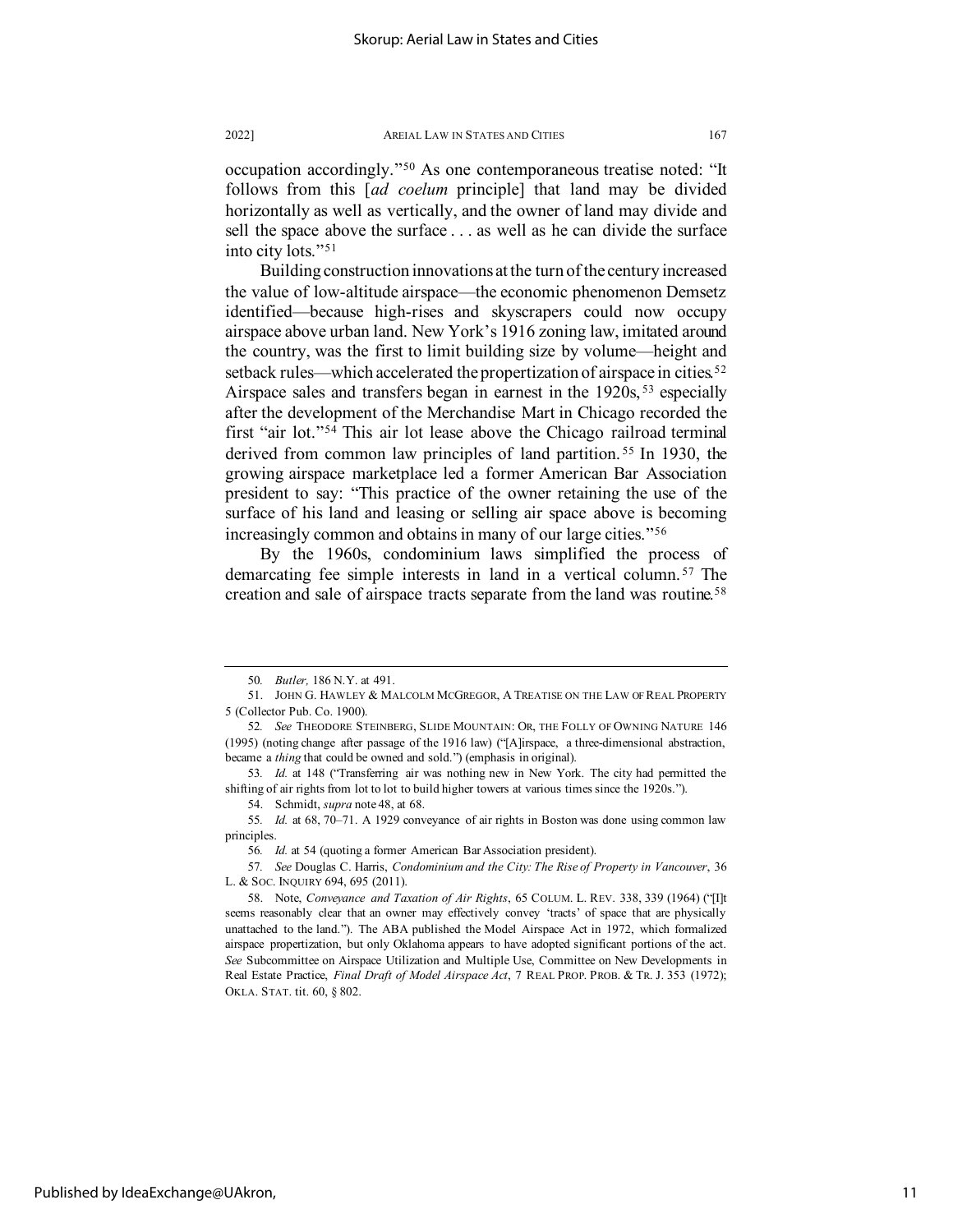In the decades since, treatment of airspace and airspace lots vary under state law, though states treat them as a form of real property.<sup>[59](#page-12-0)</sup>

### *B. Early Aviation and State Sovereignty Over Airspace*

Early aviation law grafted onto a tradition of treating surface airspace as real property. State and local governments asserted their authority over airspace soon after the Wright brothers unveiled their invention. Many believe the world's first aviation legislation was the municipal ordinance passed by the Kissimmee, Florida, town council in 1908. [60](#page-12-1) The law claimed jurisdiction over the airspace above town up to 20 miles in the sky. [61](#page-12-2) Massachusetts was regulating flight and prohibiting flight over crowded areas in 1913. [62](#page-12-3) The law viewed low-altitude airspace as part of the underlying land, over which state governments had sovereignty. Harold Hazeltine, in his 1911 air law treatise, noted the following: [63](#page-12-4)

[A]ir above a land has such a close relationship to the land that it may be looked upon as an appurtenance of the territorial state or even as a part of the territorial state. . . . It is quite clear, I think, that states exercise a right of sovereignty in the lowest stratum of the air-space, that stratum, namely, occupied by buildings and other structures with the encircling atmosphere.

Beginning in the 1920s, after drafting the Uniform State Law for Aeronautics, states began codifying their sovereignty claims over surface

<span id="page-12-1"></span>60*. See* HAZELTINE, *supra* note 47, at 47–48 ("A little town in Florida has already passed an ordinance relative to traffic in the air, claiming jurisdiction as high as twenty kilometres, and asserting that it proposes to establish an aerial police!").

<span id="page-12-2"></span>61. Among other things, the ordinance required aircraft to travel at slow speed at low altitudes, prohibited occupants from throwing debris from an aircraft in flight, and required an annual license fee. John Robert Tamm, The Status of States' Rights in the Airspace of the United States: The Sovereign Powers of and the Powers Exercised by the Several States at Airports and in the Airspace Superjacent to Their Territory 251, app. 1 (Mar. 1978) (Ph.D dissertation, McGill University) (including section 1 of Kissimmee's Aircraft Ordinance, adopted 1908).

<span id="page-12-4"></span><span id="page-12-3"></span>63. HAZELTINE, *supra* note 47, at 15, 46–47 (distinguishing air from the sea). Though Hazeltine is speaking of nations when referring to "states," in the United States land and territory are generally held and regulated by subnational states upon joining the union.

<span id="page-12-0"></span><sup>59</sup>*. See, e.g.*, VA. CODE ANN. § 55.1-1900 (2020) (defining "land" as "a three-dimensional concept"); Macht v. Dep't of Assessments, 296 A.2d 162, 167–68 (Md. 1972) (holding that for assessment purposes, airspace is treated like a negative easement for a term of years); 68 PA. CONS. STAT. § 802 (2020) ("[R]ights and interests in air space . . . shall be dealt with for all purposes and in all respects as estates, rights and interests in real property."); *In re* Bigman, 533 A.2d 778, 781 (Pa. Commw. Ct. 1987) ("Although air space does not fit squarely within either of these definitions, we conclude that it is more closely aligned with 'buildings' than with 'land.'"). *But see* Penn Cent. Transp. Co. v. City of New York, 438 U.S. 104 (1978) (holding that air rights do not constitute real property in the context of regulatory takings).

<sup>62</sup>*. See* Smith v. New England Aircraft Co., 170 N.E. 385, 388 (Mass. 1930).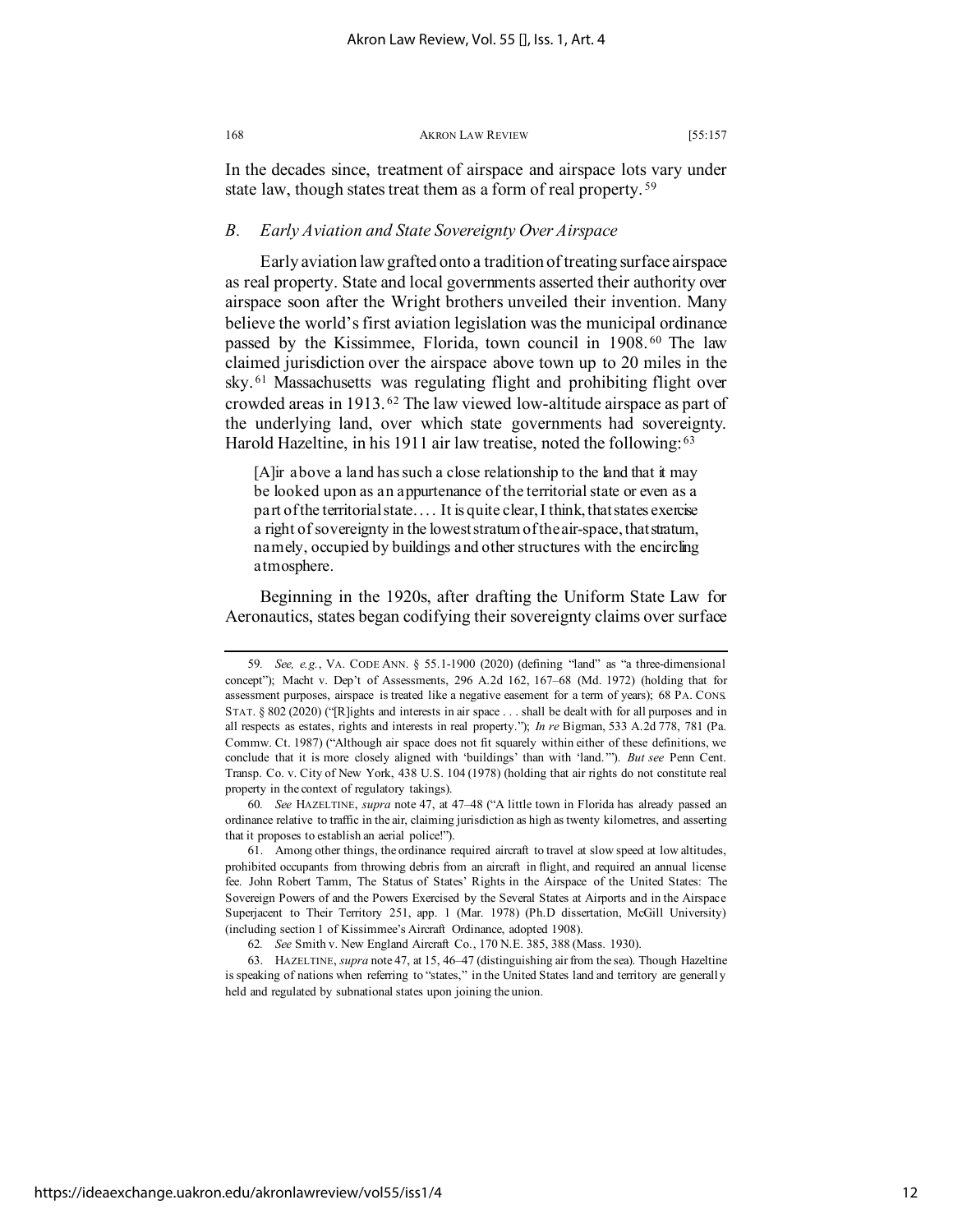There was notable resistance from aviators to airspace ownership and state sovereignty. Stuart Banner notes in his history of airspace regulation that the aviation industry sought to eliminate the concept of owning airspace in the early 20th century. [67](#page-13-3) In the debates over the drafting of influential Uniform State Law for Aeronautics in 1922 and the Restatement of Torts in 1934, aviators lost both battles to real estate and property advocates. [68](#page-13-4) The Uniform State Law for Aeronautics allowed flights if they did not interfere with the "then existing use" of a property.<sup>[69](#page-13-5)</sup> In tort law, flight over property at low altitude was a privilege subject to landowners' right of exclusion. [70](#page-13-6)

News stories frequently cover the sale and lease of private airspace in dense cities; however, the public airspace market receives less

<span id="page-13-2"></span>66. Janet R. Daley Bednarek, in her history of early American airports, notes that by 1926, "it had been fairly firmly, but not exclusively established, that local governments (primarily cities, but sometimes counties or city-county combinations), with or without federal aid, would take the lead in building the nation's airports." JANET R. DALEY BEDNAREK, AMERICA'S AIRPORTS: AIRFIELD DEVELOPMENT, 1918–1947 at 15 (2001). The California Supreme Court in 1935 refused to consider applying federal aviation laws in the case because "under the federal Constitution and the California Aircraft Act enacted in 1929 the state of California was vested with exclusive power to prescribe air traffic rules to govern the operation of aircraft flying in purely intrastate flights." Parker v. James Granger, Inc., 52 P.2d 226, 230 (Cal. 1935).

<span id="page-13-0"></span><sup>64.</sup> Section 2 of the 1922 Uniform State Law for Aeronautics provided: "Sovereignty in the space above the lands and waters of this State is declared to rest in the State, except where granted to and assumed by the United States pursuant to a constitutional grant from the people of this State." UNIF. STATE L. FOR AERONAUTICS § 2 (NAT'L CONF. OF COMM'R ON UNIF. STATE L. 1922).

<span id="page-13-1"></span><sup>65.</sup> ARIZ. REV. STAT. ANN. § 28-8206 (West 2020); CAL. PUB. UTIL. CODE § 21401 (Deering 2020); COLO. REV. STAT. § 41-1-106 (2020); DEL. CODE Ann. tit. 2, § 302 (2020); HAW. REV. STAT. § 263-2 (2020); IDAHO CODE § 21-202 (2020); IND. CODE § 8-21-4-2 (2020); ME. REV. STAT. tit.1, § 6 (West 2020); MD. CODE ANN., TRANSP. § 5-104 (West 2020); MINN. STAT. § 360.012 (2020); MONT. CODE ANN. § 67-1-202 (2019); NEV. REV. STAT. § 493.030 (2019); N.C. GEN. STAT. § 63-11 (2019); N.D. CENT. CODE § 2-03-02 (2019); N.J. STAT. ANN. § 6:2-4 (2020); TENN. CODE ANN. § 42-1-102 (2020); UTAH CODE ANN. § 72-10-123 (West 2020); WIS. STAT. § 114.02 (2020); WYO. STAT. ANN. § 10-4-301 (2020). South Carolina, South Dakota, and Vermont repealed their airspace sovereignty statutes in 2012, 2014, and 1997, respectively. *See* S.C. CODE ANN. § 55-3-30 (repealed 2012); S.D. CODIFIED LAWS § 50-13-2 (repealed 2014); VT. STAT. ANN. tit. 5, § 401 (repealed 1997).

<span id="page-13-4"></span><span id="page-13-3"></span><sup>67</sup>*. See, e.g.*, STUART BANNER, WHO OWNS THE SKY?: THE STRUGGLE TO CONTROL AIRSPACE FROM THE WRIGHT BROTHERS ON 185-97 (2008).

<sup>68</sup>*. Id.*

<span id="page-13-5"></span><sup>69.</sup> UNIF. STATE. L. FOR AERONAUTICS § 4 (NAT'L CONF. OF COMM'R ON UNIF. STATE L.1922).

<span id="page-13-6"></span><sup>70.</sup> BANNER, *supra* note 67, at 197 ("According to the *Restatement of Torts*, landowners owned their airspace, subject only to a privilege of reasonable flights at reasonable heights.").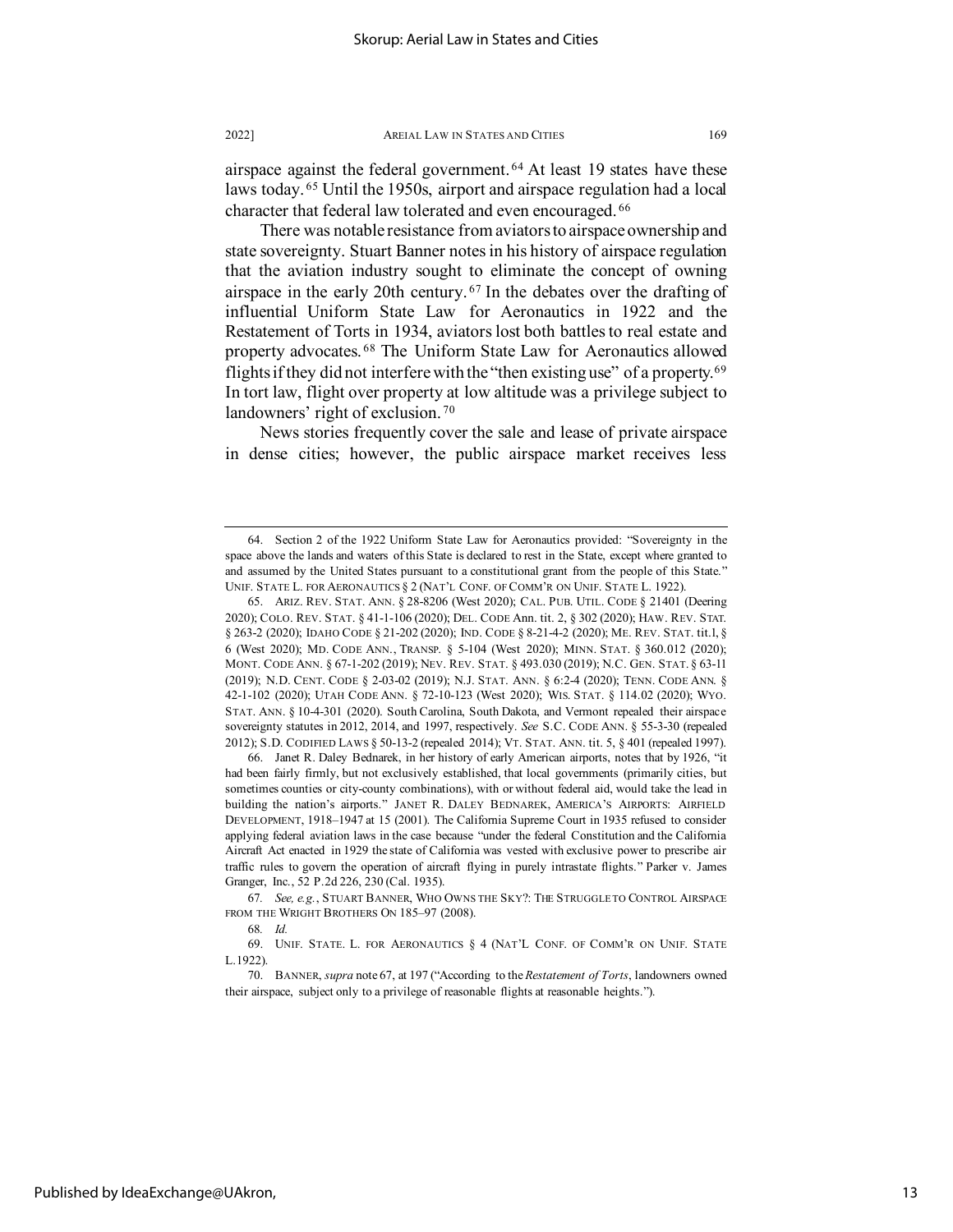attention. [71](#page-14-0) With this sovereignty and property in hand, state departments of transportation (DOTs) began leasing public airspace—typically above the right-of-way—in earnest in the 1970s and 1980s as a revenue source.[72](#page-14-1) The legal mechanisms for state DOT leasing of airspace are discussed later in this paper because it is a potentially groundbreaking way to greenlight and safely manage widespread commercial drone services. One must keep these earlier sovereignty and property understandings in mind to approach and interpret contemporary federal aviation legislation.

### *C. Federal Sovereignty Over Airspace Is Not Nationalization of Airspace*

Congress passed the 1926 Air Commerce Act to bring some order to the regulation of interstate and foreign air services. Included in that Act was a declaration of "complete sovereignty of the airspace over the lands and waters of the United States."[73](#page-14-2) Read in isolation, this provision, to the uninitiated, could be misinterpreted as the nationalization of airspace against state and local powers.

One can readily dismiss that interpretation. The law's drafters,<sup>[74](#page-14-3)</sup> the Senate legislative counsel,  $75$  and the Supreme Court nearly 20 years later  $76$ 

It is true that the principle of exclusive Federal sovereignty in the air domain *above the surface air space*, rests the validity of such diverse State regulations (so far as they apply to the upper strata of air space) only upon the consent of the Federal Government rather than upon a State power which may be exercised irrespective of the action of the Federal Government.

<span id="page-14-0"></span><sup>71</sup>*. See, e.g.*, Charles V. Bagli, *With \$240 Million Deal, Floodgates Open for Air Rights in Midtown East*, N.Y. TIMES (Mar. 2, 2018), https://www.nytimes.com/2018/03/02/nyregion/jpmorgan-chase-midtown-east-air-rights.html [https://perma.cc/YE9E-3KG9].

<span id="page-14-1"></span><sup>72.</sup> STEPHEN S. ROOP & SONDIP MATHUR, TEXAS DEP'T OF TRANSP., RESEARCH REPORT 1329-1F, LEASING OF TXDOT'S RIGHTS OF WAY (1993).

<span id="page-14-2"></span><sup>73.</sup> Air Commerce Act of 1926, Pub. L. No. 69-254, 44 Stat. 568, § 6 (1926). In 1938, this declaration was amended somewhat, though it was still interpreted to mean sovereignty against foreign nations. *See* Donohue, *supra* note 17, at 35–36.

<span id="page-14-3"></span><sup>74.</sup> Senator Hiram Bingham, one of the drafters of the law, confirmed that the act made "no interference with municipal or State regulation." 67 CONG. REC. 9355 (1926) (statement of Sen. Bingham) ("None whatever.").

<span id="page-14-4"></span><sup>75.</sup> In his influential legal brief to the U.S. Senate about the 1926 Air Commerce Act, Senate legislative counsel Frederic P. Lee noted that the sovereignty provisions left surface air rights unaffected:

Frederic P. Lee, The Air Domain of the United States, Legislative Counsel, U.S. Senate (1926) (emphasis added), reprinted by General Printing Office, Civil Aeronautics, Legislative History of the Air Commerce Act of 1926, 104 (1928).

<span id="page-14-5"></span><sup>76.</sup> The Court in *Braniff Airways* rejected the claim that the sovereignty provision nationalized airspace against the states:

The provision pertinent to sovereignty over the navigable air space in the Air Commerce Act of 1926 was an assertion of exclusive national sovereignty. The convention between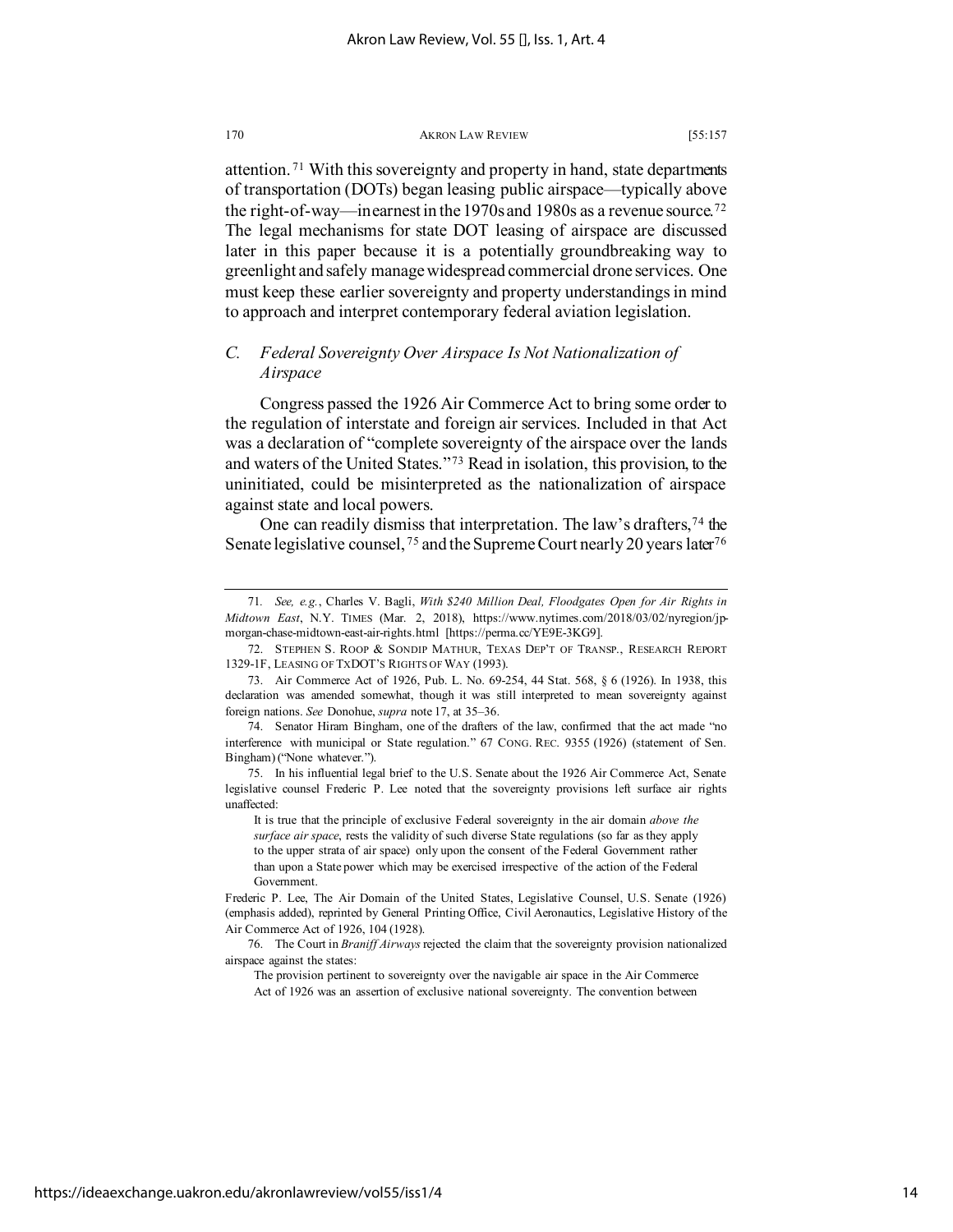repudiated the idea that it was a declaration against the states. Migala notes in his examination of the major federal aviation laws in 1926, 1938, and 1958 that it is "exceedingly clear that Congress used this section to declare sovereignty only internationally; it did not intend to trample on the sovereignty of states' airspace rights."[77](#page-15-0) According to contemporaneous congressional records, "The [sovereignty] section in no wise affects the apportionment of sovereignty as between the several States, but only as between the United States and the rest of the world.["78](#page-15-1)

The 1926 act went so far as to permit, in section 4, "airspace reservations" by the states.<sup>[79](#page-15-2)</sup> The crucial implication of this statute, one legal observer noted, is that "sovereignty [over surface airspace] *was acquired by a State before it was admitted into the Union* and was retained afterward, or sovereignty was acquired subsequent to statehood."[80](#page-15-3) In 1958, Congress updated the aviation statutes with the Federal Aviation Act. Airspace was becoming scarcer, and collisions more likely, as civil and military operators competed for use. [81](#page-15-4) Section 4 of the 1926 Act, which recognized the power of states to make airspace reservations, was

<span id="page-15-2"></span>79. The original House bill for what became the 1926 Air Commerce Act included a provision authorizing the Secretary of Commerce to regulate aircraft and pilots in intrastate commerce. 67 CONG. REC. 9355 (1926) (statement of Sen. Bingham). In the compromise bill that passed, that authority over intrastate aircraft and pilots was stripped out and replaced by a section that expressly protected state powers over low-altitude airspace. *Id*. The law that eventually passed permitted states, in section 4, to make "airspace reservations," in order that they may preclude low-altitude flights over cities and sports venues. Air Commerce Act of 1926, 44 Stat. 570 (repealed in 1958); *see* 67 CONG. REC. 9355 (1926) (statement of Sen. Bingham). In debating the airspace reservations issue, Sen. Bingham conceded that hypothetically, states had the power under the bill to exclude interstate commerce from the airspace reservations. 67 CONG. REC. 9355 (1926) (statement of Sen. Bingham).

the United States and other nations respecting international civil aviation . . . accords. The Act, however, did not expressly exclude the sovereign powers of the states. . . . These Federal Acts regulating air commerce are bottomed on the commerce power of Congress, not on national ownership of the navigable air space, as distinguished from sovereignty.

Braniff Airways v. Neb. St. Bd. of Equalization & Assessment, 347 U.S. 590, 595–96 (1954). 77. Migala, *supra* note 22, at 15.

<span id="page-15-1"></span><span id="page-15-0"></span><sup>78.</sup> STAFF OF H. COMM. ON INTERSTATE AND FOREIGN COMMERCE, 69TH CONG., CIVIL AIR NAVIGATION 8 (Comm. Print 1926) (to accompany S. 41, 69th Cong.). For similar statement, *see* H.R. REP. NO. 68-1262, at 19 (1925). Colonel W. Jefferson Davis, for instance, represented the War Department at the Congress on International Aviation Legislature, and he writes in his 1930 casebook, *Aeronautical Law:* "The question of sovereignty as between the Federal government and the states is not solved by the [1926] Federal Air Commerce Act. The declaration of sovereignty [in the 1926 Act] is only with regard to international relations." W. JEFFERSON DAVIS, AERONAUTICAL LAW 128 (1930).

<span id="page-15-3"></span><sup>80.</sup> Armine C. Ernst, Note, *Possible Impact of the Tidelands Decisions on Airspace Sovereignty*, 7 SW. L.J. 280, 284 (1953) (emphasis added).

<span id="page-15-4"></span><sup>81</sup>*. Federal Aviation Agency Act: Hearings Before the Subcomm. on Aviation of the S. Comm. on Interstate & Foreign Com.*, 85th Cong. 151 (1958) (statement of E. R. Quesada, Chairman, Airways Modernization Board).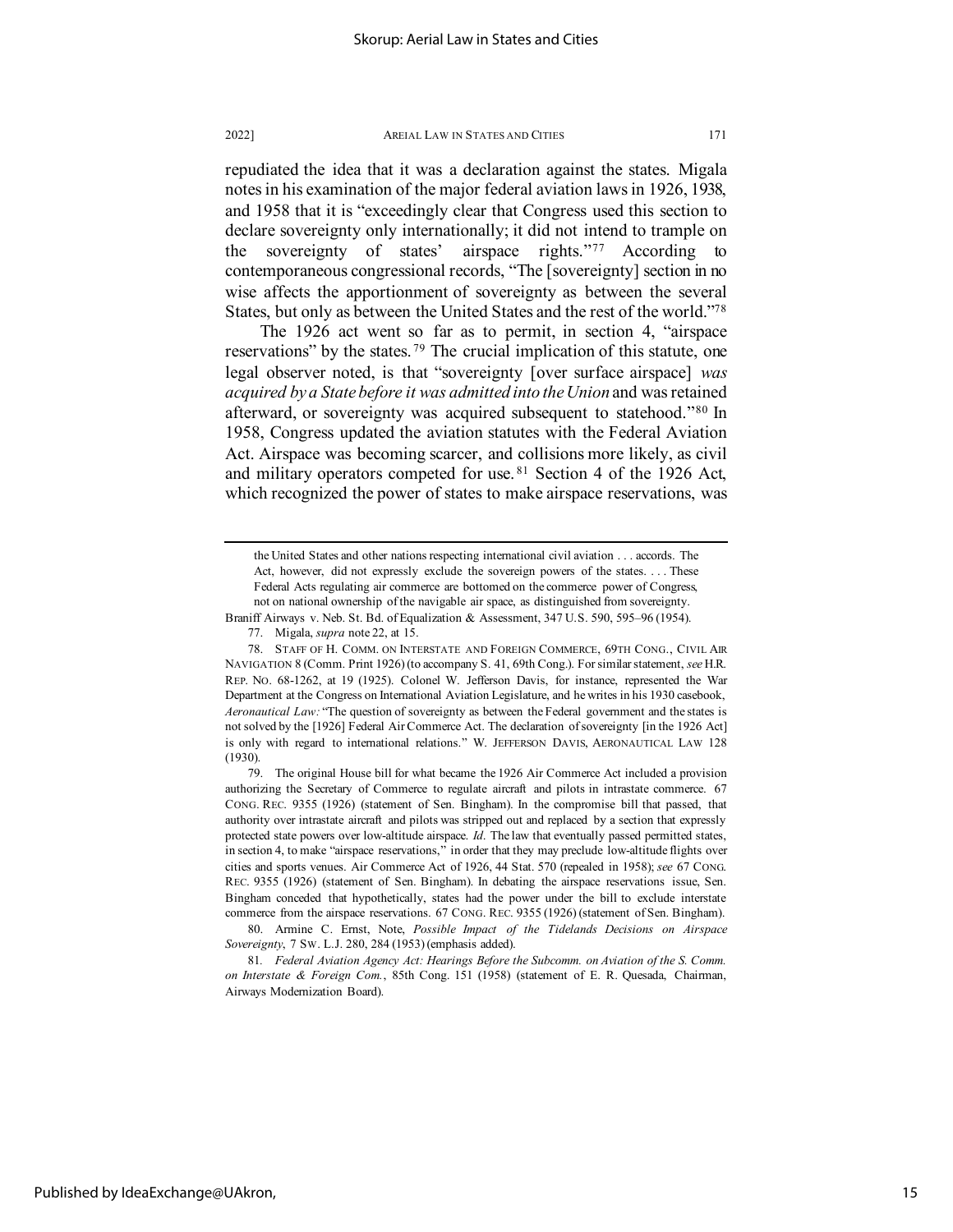dropped. As Migala notes, throughout the hearings and reports preceding the 1958 Federal Aviation Act, there was no discussion of state power to make airspace reservations. [82](#page-16-0)

Nevertheless, one cannot interpret this omission of section 4 as the nationalization of all airspace against state powers. First, in 1958, Congress was surely familiar with the express holding of the 1946 *Causby* case that federally approved air routes must yield to property rights at low altitudes. Further, adding a "savings clause" to the Federal Aviation Act of 1958 that preserved the effect of state laws, including "the remedies now existing at common law or by statute," did not extinguish state powers over surface airspace. [83](#page-16-1) Now this paper turns to the legal treatment of surface airspace and the remedies at common law and state law.

### *D. Causby and Landowners' Airspace as Property*

During World War II, the government condemned and acquired a wedge of airspace from a few property owners adjacent to a military airport in Louisiana so that airplanes were guaranteed an unobstructed glide path to the runway. [84](#page-16-2) For reasons lost to history, the U.S. government made no such compensation to the Causbys, farmers in North Carolina, before converting a small local airport bordering the Causbys' chicken farm into a military airport. The Causbys challenged Army flights

<span id="page-16-0"></span><sup>82.</sup> Migala notes the following: Throughout the hearings for the 1958 Act, and in all of the accompanying reports and testimony that make up the comprehensive legislative history, at no time was there any discussion about states' rights to enact airspace reservations under § 4. S*upra* note 22, at 59.

<span id="page-16-1"></span><sup>83.</sup> 49 U.S.C.A. § 1506 ( West 1988), *amended by* 49 U.S.C. § 40120(c) (1994). In 1994, Congress engaged in a recodification of the Federal Aviation Act, and the savings clause now reads: a "remedy under this part is in addition to any other remedies provided by law." Courts, scholars, and contemporaneous congressional records hold that this recodification was not intended to effect a substantive change from the predecessor statutes. *See, e.g.*, Vreeland v. Ferrer, 71 So. 3d 70, 77 n.3 (Fla. 2011) (citing 1994 U.S.C.C.A.N. 818) (emphasis in original) ("Congress expressly stated that a recodification of the federal aviation statutes that occurred in 1994, which included renumbering section 1506 as section 40120(c), was *not intended to substantively change those statutes*."); *See also* Massachusetts v. United States, 435 U.S. 444, 473 (1978) (Rehnquist, J., dissenting) ("The United States does not 'own' the airspace above its territorial boundaries, although it undoubtedly has considerable authority to regulate the use of that airspace."). As the Colorado Supreme Court recognized in a 1994 case about airspace management, the Federal Aviation Act contains no explicit preemption of local regulation of air traffic and airspace management. This was a banner ad case. The court did find, however, that the local regulations were preempted because towing objects was within the exclusive domain of the federal government. The court also found that the ordinance was preempted because it "stands as an obstacle" to the purposes and objectives of Congress. Banner Advert. v. City of Boulder, 868 P.2d 1077, 1084 (Colo. 1994).

<span id="page-16-2"></span><sup>84.</sup> The easement to the airspace began at 25 feet above the ground and continued for 15 years, or until the war concluded. United States v. 357.25 Acres of Land in Calcasieu Parish, 55 F. Supp. 461, 461 (W.D. La. 1944).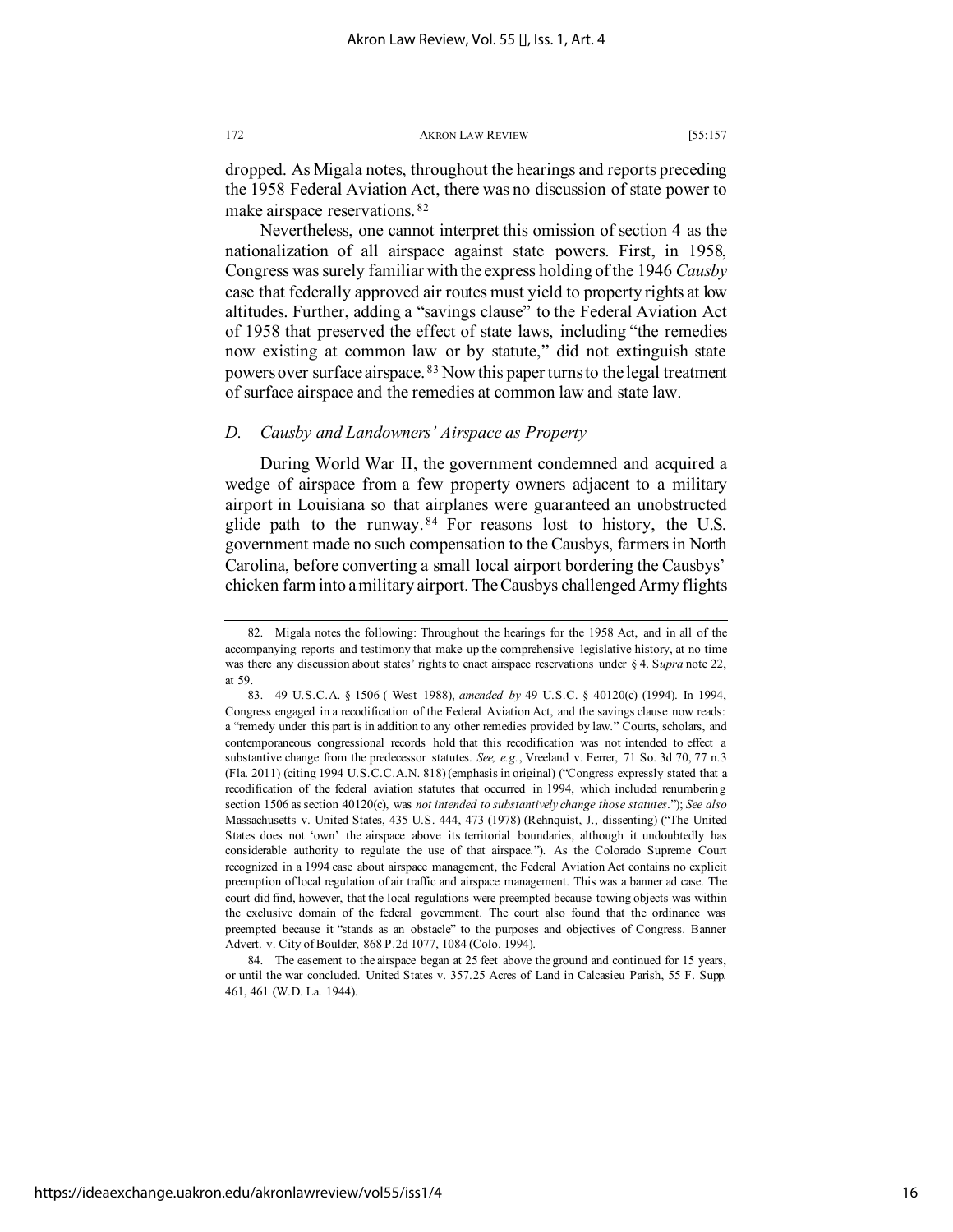over their property as an unconstitutional taking, a famous property rights case decided by the Supreme Court in 1946.

The low-altitude flights of bomber planes terrified the Causbys—one errant Army aircraft missed a landing and killed their neighbors, a mother, and three children. [85](#page-17-0) The constant airplane noise, which killed nearly 150 of the Causbys' chickens, had destroyed their livelihood. [86](#page-17-1) The Supreme Court agreed with the Causbys that low-altitude flights could amount to a taking under the Fifth Amendment. The *Causby* case also formalized longstanding trends in the law discussed earlier, particularly the idea that there are two layers of airspace: a high-altitude layer that the federal government largely controls and a low-altitude layer largely under the control of landowners and U.S. state powers.

In *Causby*, the federal government argued (a) that flights at low altitude, if within "navigable airspace," cannot amount to a taking  $87$  and (b) that landowners do not own surface airspace—the "superadjacent airspace"—except that occupied by buildings. [88](#page-17-3) The Supreme Court rejected both arguments.

In rejecting the government's first argument, the Court held that "the flight of airplanes, which skim the surface but do not touch it, is as much an appropriation of the use of the land as a more conventional entry upon it."[89](#page-17-4) When flights invade the airspace that the landowner can "use in connection with the land," the Court said a taking could occur. [90](#page-17-5)

In rejecting the second argument, the Court held that landowners do own surface airspace above their land: "The landowner owns at least as much of the space above the ground as he *can occupy or use* in connection with the land."<sup>[91](#page-17-6)</sup> Finally, the Court acknowledged and cited favorably North Carolina's claim to sovereignty to surface airspace in its takings

<sup>85.</sup> BANNER, *supra* note 67, at 229.

<sup>86</sup>*. Id.* at 229.

<span id="page-17-2"></span><span id="page-17-1"></span><span id="page-17-0"></span><sup>87.</sup> United States v. Causby, 328 U.S. 256, 260 (1946) ("It is, therefore, argued [by the federal government] that since these flights were within the minimum safe altitudes of flight which had been prescribed, they were an exercise of the declared right of travel through the airspace. The United States concludes that when flights are made within the navigable airspace without any physical invasion of the property of the landowners, there has been no taking of property."). BANNER, *supra* note 67, 250 ("None of [the Justices] cared that federal law had defined as navigable airspace the area in which the planes flew over the Causbys' land.").

<span id="page-17-6"></span><span id="page-17-5"></span><span id="page-17-4"></span><span id="page-17-3"></span><sup>88</sup>*. Causby*, 328 U.S. at 260 ("[The United States] also argues that the landowner does not own superadjacent airspace which he has not subjected to possession by the erection of structures or other occupancy.").

<sup>89</sup>*. Id.* at 264.

<sup>90</sup>*. Id.* at 264.

<sup>91</sup>*. Id.* at 264 (emphasis added).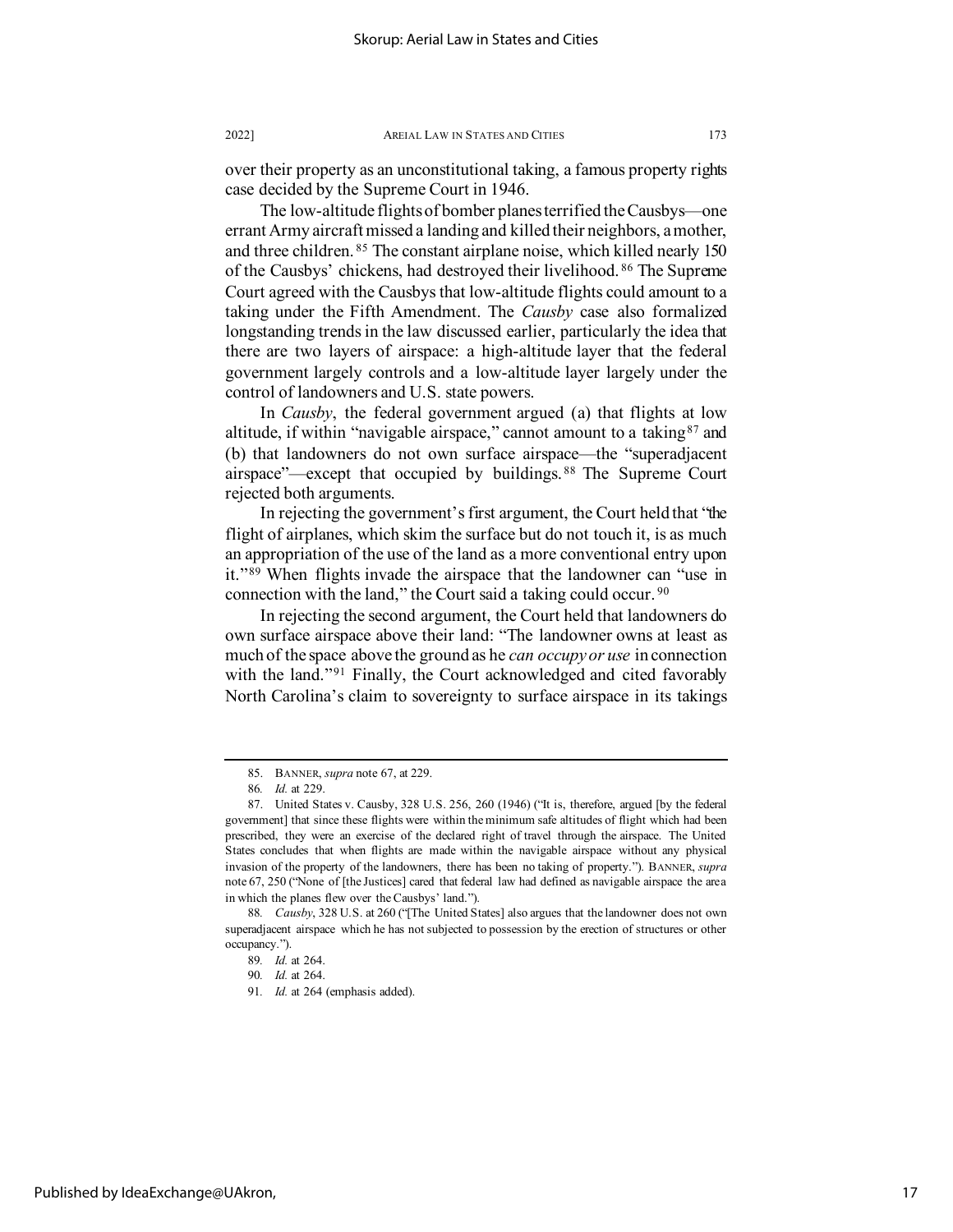analysis. [92](#page-18-0) The Supreme Court reiterated in *Causby* that "while the meaning of 'property' as used in the Fifth Amendment was a federal question, 'it will normally obtain its content by reference to local law.'["93](#page-18-1)

### *E. Post-Causby Effects and the Two Zones of Airspace*

In the wake of the *Causby* decision, a commentator noted that the Court had formalized the traditional view (described by Frederic Lee in drafting the 1926 Act, for instance  $94$ ) to divide airspace into two zones:

In the lower zone next to the earth's surface, private property in the airspace is permitted and we must assume that in that zone normal relationships exist between State and Federal sovereignty as elsewhere in State territory. But in the upper zone . . . the rights of the Federal Government seem to have been considered so paramount that Congress was able to place the navigable airspace, as stated in the Court's opinion, "within the public domain." [95](#page-18-3)

The *Causby* case brought predictability to potential litigants in airport cases. [96](#page-18-4) After *Causby*, Congress amended "navigable airspace" to mean takeoff and landing glide paths. Aviation officials believed this amendment negated takings lawsuits for planes staying in their authorized

<span id="page-18-0"></span><sup>92</sup>*. Id.* at 266 ("Sovereignty in the airspace rests in the State 'except where granted to and assumed by the United States.' Gen.Stats.1943, § 63-11.").

<span id="page-18-1"></span><sup>93</sup>*. Id.* at 266 (quoting United States ex rel. TVA v. Powelson, 319 U.S. 266, 279 (1943)); *see also* Stop the Beach Renourishment, Inc. v. Florida. Dep't. of Env't Prot., 550 U.S. 702, 732 (2010) ("The Takings Clause only protects property rights as they are established under state law, not as they might have been established or ought to have been established."). Further: "*Generally speaking, state law defines property interests*, including property rights in navigable waters and the lands underneath them." *Stop the Beach Renourishment, Inc*., 550 U.S. at 707 (internal citation omitted; emphasis added); Bd. of Regents of State Colls. v. Roth, 408 U.S. 564, 577 (1972).

<span id="page-18-2"></span><sup>94.</sup> Lee noted:

Two types of air domain are required to be distinguished, the higher strata of air space and the surface air space. . . . Such surface air space has always been regarded as appurtenant to the contiguous lands and waters and a part of the domain of the nation holding such lands and waters. Such surface air space is acquired as a part of the domain of a nation by the same method and at the same time as the subjacent land and waters are acquired. The acquisition, as a part of a nation's domain, of the higher strata of air space is dependent however, on other considerations [namely, international law].

Lee, *supra* note 75, at 108.

<span id="page-18-3"></span><sup>95.</sup> John C. Cooper, *State Sovereignty vs. Federal Sovereignty of Navigable Airspace*, 15 J. AIR L. & COM. 27, 27 (1948); *see also* Madeline C. Dinu, *State Sovereignty in the Navigable Airspace*, 17 J. AIR L. & COM. 43, 51 (1950) ("So far as the private property owner is concerned, the superadjacent non-navigable airspace below safe altitudes of flight . . . has the quality of property, and as an incident to his ownership of the land, the landowner has a claim to such non-navigable airspace. Invasions of it are like trespass on the surface, and the rights of the private property–owner are paramount in such non-navigable airspace.").

<span id="page-18-4"></span><sup>96.</sup> BANNER, *supra* note 67, at 260.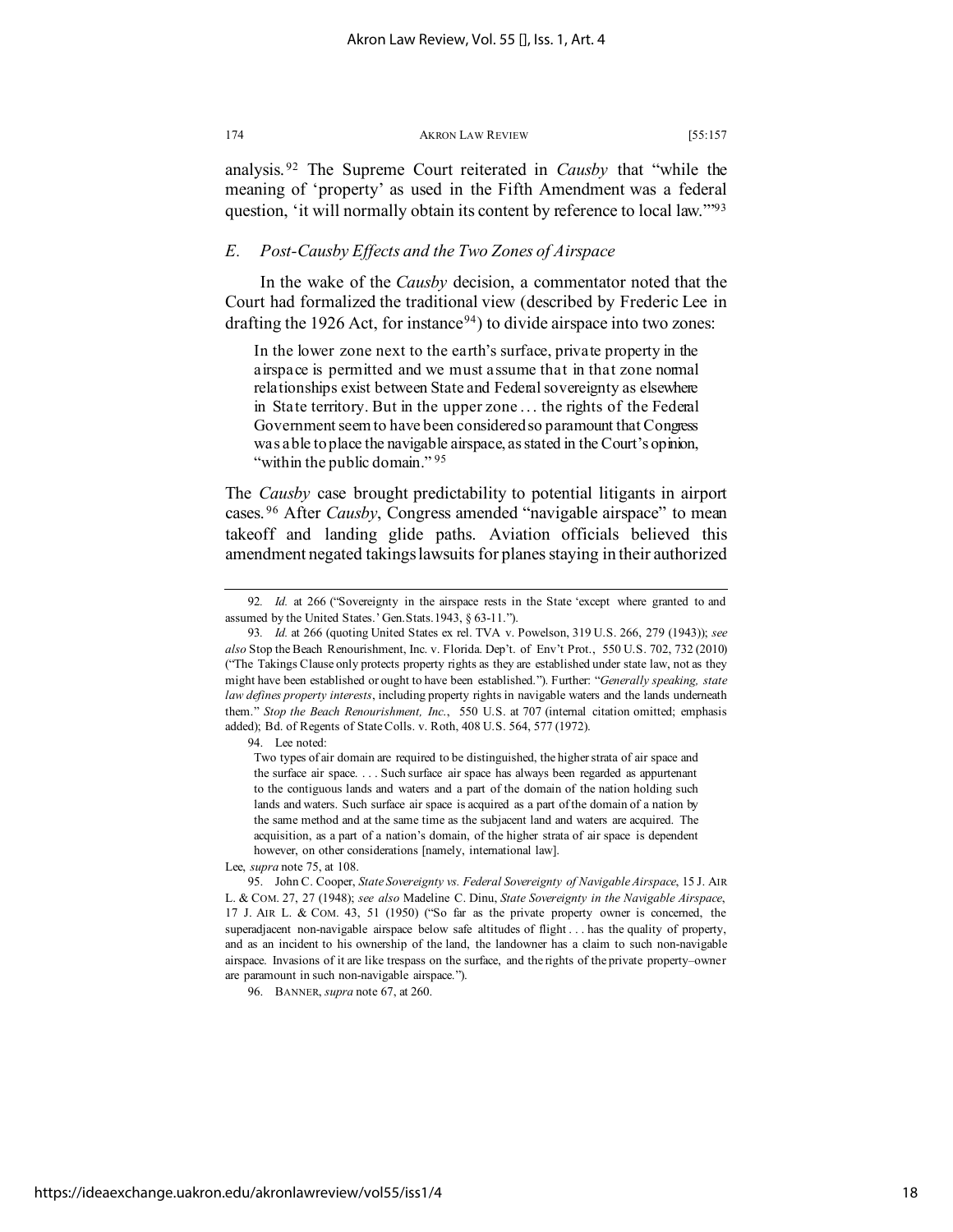glide paths, but the Supreme Court held in *Griggs v. Allegheny Cty.* that even planes in navigable airspace are invading property at low altitudes.<sup>[97](#page-19-0)</sup> As the Supreme Court said in *Griggs*, *Causby* stands for the proposition that government must compensate for takings of air easements, navigable airspace or not. [98](#page-19-1) The Court in *Griggs* noted that "the use of land presupposes the use of some of the airspace above it."[99](#page-19-2) In short, *Causby* and *Griggs* hold that navigable airspace designations must yield to property rights at low altitudes.

Therefore, the common practice evolved for airports to negotiate and compensate landowners for nuisance and avigation easements. [100](#page-19-3) Today, airports prefer to acquire all the land (including the airspace) needed for landing and departing aircraft, but, as FAA guidance notes, land acquisition is not always possible.  $101$  In those cases, the FAA requires airports receiving federal support to purchase an avigation easement from neighboring property owners. [102](#page-19-5) As discussed later in this paper, courts presume that the two zones of airspace are separated at 500 feet above ground level, though property interests can extend higher.

### IV. APPLICATION TO DRONE AIRSPACE REGULATION AND LIABILITY

As part of the 2018 FAA Reauthorization Act, Congress and the president required the FAA to integrate small drones into the national airspace system. [103](#page-19-6) An extensive commercial drone industry will need drone highways—aerial corridors—crisscrossing towns, suburbs, and cities. Currently, some small drone corridor pilot programs exist around the country. However, if the FAA were to extend those drone corridors unilaterally, the corridors would face opposition not only from

<span id="page-19-6"></span>

<sup>97.</sup> Griggs v. Allegheny Cty., 369 U.S. 84, 88–89 (1962).

<sup>98</sup>*. Id.* at 88.

<sup>99</sup>*. Id.* at 89.

<span id="page-19-3"></span><span id="page-19-2"></span><span id="page-19-1"></span><span id="page-19-0"></span><sup>100</sup>*. See, e.g.*, Phoenix Sky Harbor International Airport, *Appendix F: Noise and Avigation Easements* (F.A.R. Report, Noise Compatibility Study Update, 1999), https://www.skyharbor.com/ docs/default-source/pdfs/Part-150/appendices/1999\_part150\_appendixf\_

noiseandavigationeasements.pdf?sfvrsn=2 (several examples of the legal templates for easements negotiated between airports and nearby property owners) [https://perma.cc/WB2H-84XQ].

<span id="page-19-4"></span><sup>101.</sup> FED.AVIATION ADMIN., U.S. DEP'T OF TRANSP., ADVISORY CIRCULAR NO. 150/5100-17, LAND ACQUISITION AND RELOCATION ASSISTANCE FOR AIRPORT IMPROVEMENT PROGRAM (AIP) ASSISTED PROJECTS at 1–7 (2005), https://www.faa.gov/documentLibrary/media/advisory\_circular/ 150-5100-17/150\_5100\_17\_chg6.pdf [https://perma.cc/EA8P-PRGP].

<span id="page-19-5"></span><sup>102</sup>*. Id.* at 1–7. ("Normally the [airport] sponsor will acquire fee title to all land within the airport boundaries and for the runway protection zone (RPZ). If fee acquisition for the RPZ is not practical then an avigation easement is required.")

<sup>103.</sup> 49 U.S.C. § 44802 (2020).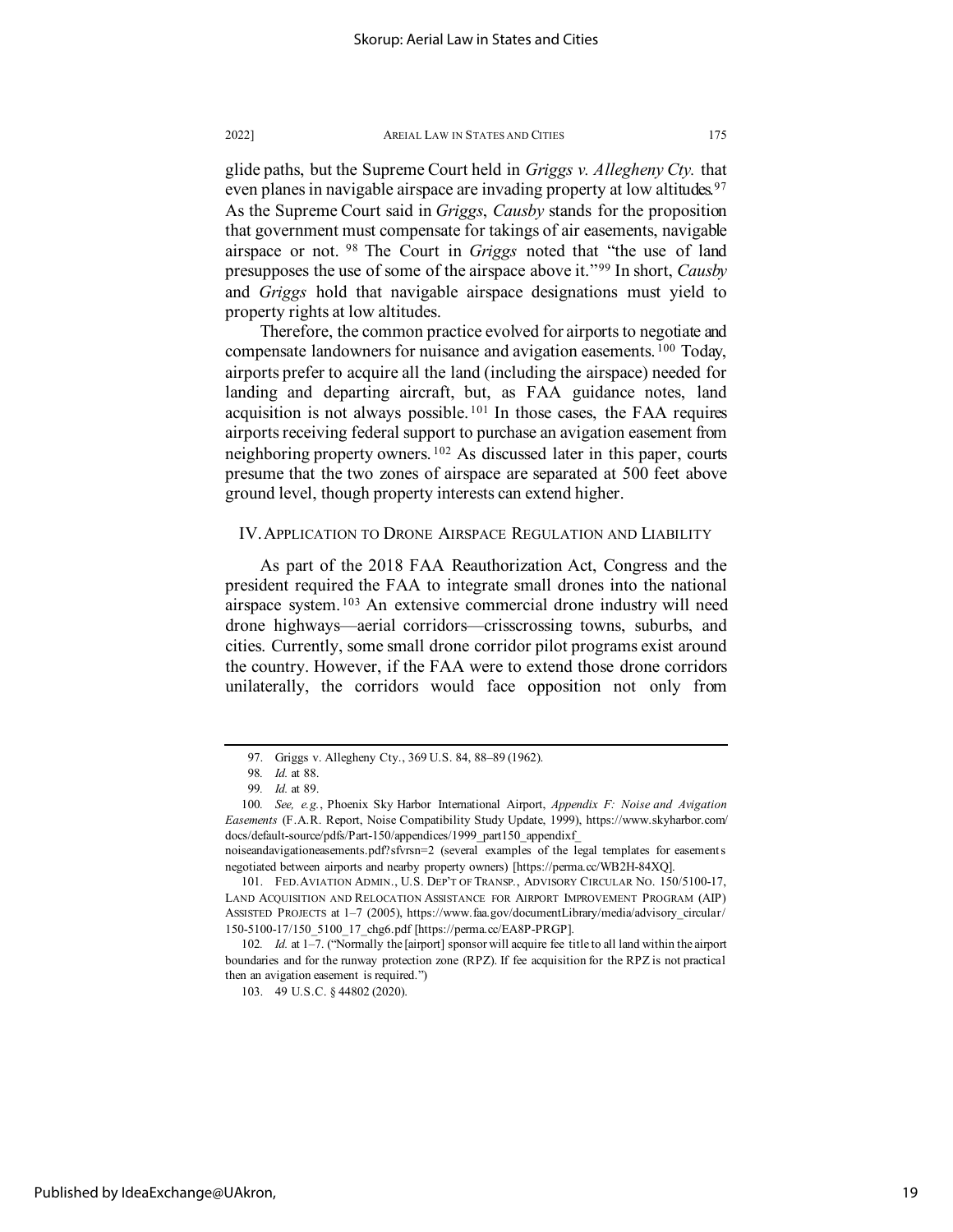landowners but also from state governments, who have a plausible claim of sovereignty and police powers over surface airspace. [104](#page-20-0)

The Court in *Causby* and *Griggs*illustrated three legal principles that are relevant for drone operations:

- a. Landowners own surface airspace—the immediate reaches above the land—including the airspace unoccupied by buildings.
- b. Low-altitude flights in surface airspace, *even if within navigable airspace*, can amount to a taking.
- c. The Court will look to state claims of sovereignty to airspace and state law for the definition of airspace property.

Federal and state policymakers should consider formalizing a framework of cooperative federalism to quickly integrate drones into U.S. airspace while avoiding controversy and litigation between the federal and state governments. [105](#page-20-1) This idea for cooperative federalism for drone regulation has been described elsewhere, <sup>[106](#page-20-2)</sup> given the legal and practical realities of drone operations (for example, only three FAA employees enforce drone regulations in Ohio, a state of nearly 12 million residents). [107](#page-20-3) In this framework, the FAA would largely be responsible for certifying drone aircraft and UTM systems (for example, separation minimums between drones and emergency landing procedures) and "whitelisting" surface airspace where drone operations could commence. States and cities would then have responsibility for demarcating drone highways, leasing airspace if needed, and creating other traditional time, place, and manner restrictions.

Perhaps the closest cooperative federalism model and analog is telecommunications—another technology with widespread enterprise and consumer use. The construction and operation of droneports and drone highways, like telecommunications, will require local zoning permits and private property. In telecommunications, the Federal Communications Commission (FCC) has sole authority over communications devices and

107*. Id.* at 351.

<span id="page-20-0"></span><sup>104.</sup> THE FEDERALIST NO. 45 (James Madison) ("The powers reserved to the several States will extend to all the objects, which, in the ordinary course of affairs, concern the lives, liberties, and properties of the people, and the internal order, improvement, and prosperity of the state.").

<span id="page-20-1"></span><sup>105.</sup> Michael S. Greve, *Bloc Party Federalism*, 42 HARV. J. L. & PUB. POL'Y 279, 287 (2019) (noting that cooperative federalism "works where and when states are tolerably homogenous" and "breaks down when a substantial number of states, *acting as a bloc*, refuse cooperation") (emphasis in original).

<span id="page-20-3"></span><span id="page-20-2"></span><sup>106.</sup> Jonathan M. Zalewski, *Sharing the Sky: Regulating Unmanned Aircraft in American Airspace Via Cooperative Federalism*, 42 U. DAYTON L. REV. 333 (2017).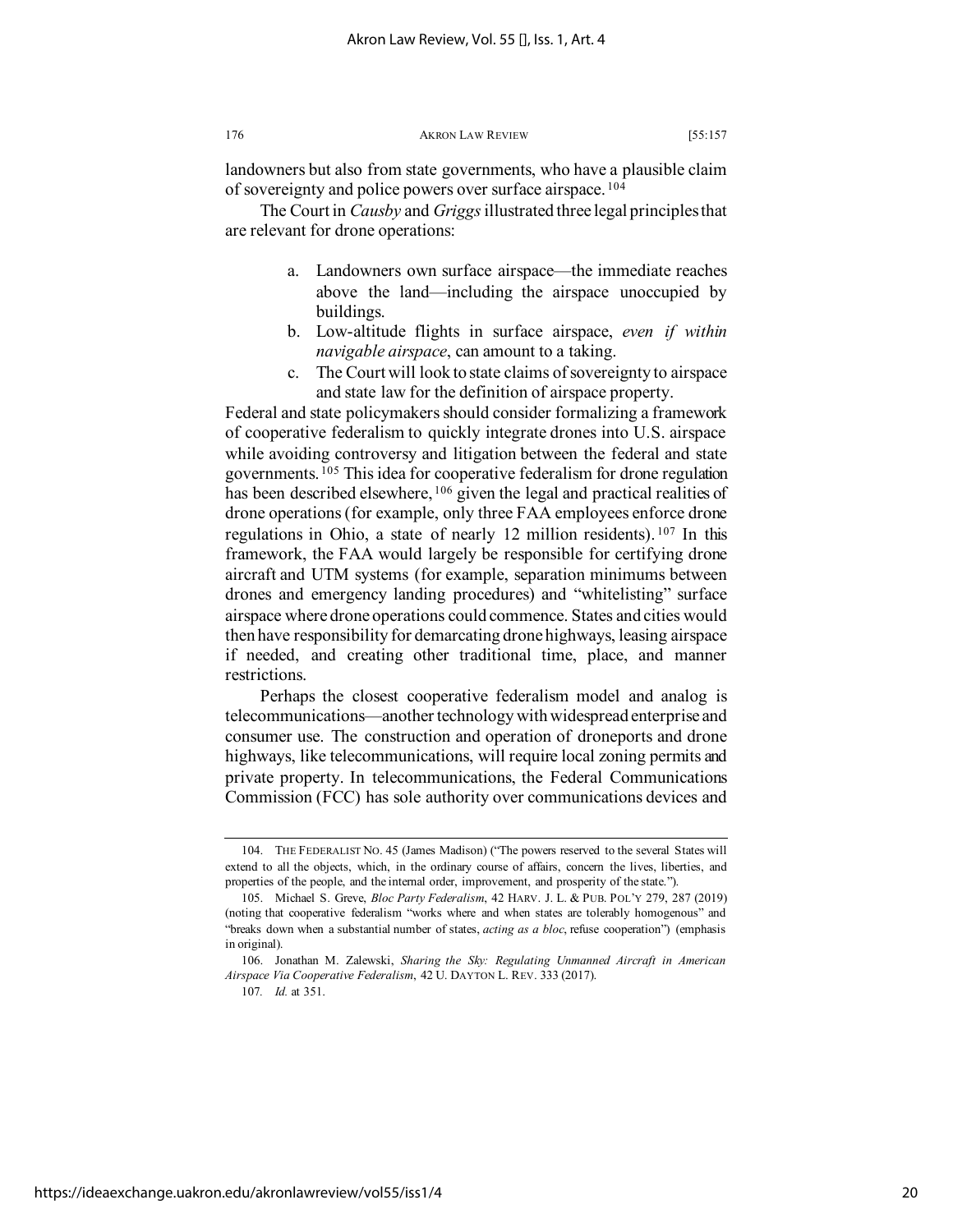interstate communications. However, the FCC does not choose where to install telecommunications facilities. Instead, state and local police powers govern the construction of cell sites and conduit, though Congress authorizes the FCC to preempt state or local rules that "may prohibit or have the effect of prohibiting the ability of any entity to provide any interstate or intrastate telecommunications service."<sup>[108](#page-21-0)</sup> Another similarity drones have with telecommunications is the possible use of public rightsof-way, a proposal discussed later in this paper. That proposal for airspace leasing of the public rights-of-way to drone operators contemplates revenue sharing between federal and state governments, another element where federal and state interests coincide.

Above all, by demarcating low-altitude drone corridors above public rights-of-way, federal and state aviation officials and drone operators can avoid takings and other lawsuits from residents and property owners. Landowners suffer not only nuisance and trespass from regular drone flights, but also the potential loss of their air rights. [109](#page-21-1) Likewise, local droneport system operators, whether public or private, face the prospect of expensive litigation and landowner remedies if they fly into surface airspace above private property.<sup>[110](#page-21-2)</sup> Private droneport and UTM system

<sup>108.</sup> 47 U.S.C. § 253(a).

<span id="page-21-1"></span><span id="page-21-0"></span><sup>109.</sup> With drone overflights, landowners face not only nuisance and trespass but also, over years, drone operators' possible acquisition of a prescriptive easement to landowners' airspace, which would entitle drone operators to enter property to cut trees or prevent new construction on the land. Several states that have considered aviation lawsuits have recognized prescriptive easements—essentially adverse possession of airspace. Courts in California, Connecticut, Oregon, and Washington recognize prescriptive easements of airspace. Baker v. Burbank-Glendale-Pasadena Airport Auth., 270 Cal. Rptr. 337, (Ct. App. 1990); Insitoris v. City of Los Angeles, 258 Cal. Rptr. 418, (Ct. App. 1989); Ventres v. Godspeed Airport LLC, 881 A.2d 937, 949 (Conn. 2005) (holding that airports can acquire prescriptive easement, including the right to enter neighboring land and cut trees); Christie v. Miller, 719 P.2d 68, 70 (Or. Ct. App. 1986); Petersen v. Port of Seattle, 618 P.2d 67, 70 (Wash. 1980) (acknowledging that avigation easements for public use can be prescriptively acquired and are not compensable). Although not expressly acknowledging a prescriptive easement, a New York court similarly prevented development in an aviation case. 3775 Genesee St., Inc. v. State, 415 N.Y.S.2d 575, 585 (1979) ("Although the operations of the airport have expanded considerably since 1962, the claimant purchased the property with knowledge of the presence of an airport, and therefore assumed the risk of fluctuations in market value that might be caused by the existence of a nearby airport. In this case, it cannot be said that the claimant ever had a reasonable expectation that the building could be vertically expanded. As the operations of the airport increased, the possibility of expansion diminished. This was not a result of the taking but of the risk the property owner assumed upon purchase of the property.").

<span id="page-21-2"></span><sup>110.</sup> It is established law that noise and takings issues fall on the airport—the FAA has generally been absolved of responsibility. "It is now firmly established that the airport proprietor is responsible for the consequences which attend his operation of a public airport." Air Transp. Ass'n v. Crotti, 389 F. Supp. 58, 63 (N.D. Cal. 1975) (citing City of Burbank v. Lockheed Air Terminal, 411 U.S. 624, 635 n.14 (1973)); *see* Ricarda L. Bennett, *Airport Noise Litigation: Case Law Review*, 47 J. AIR L. & COM. 449, 489 (1982). Much more than federal courts, which tend to limit inverse condemnation to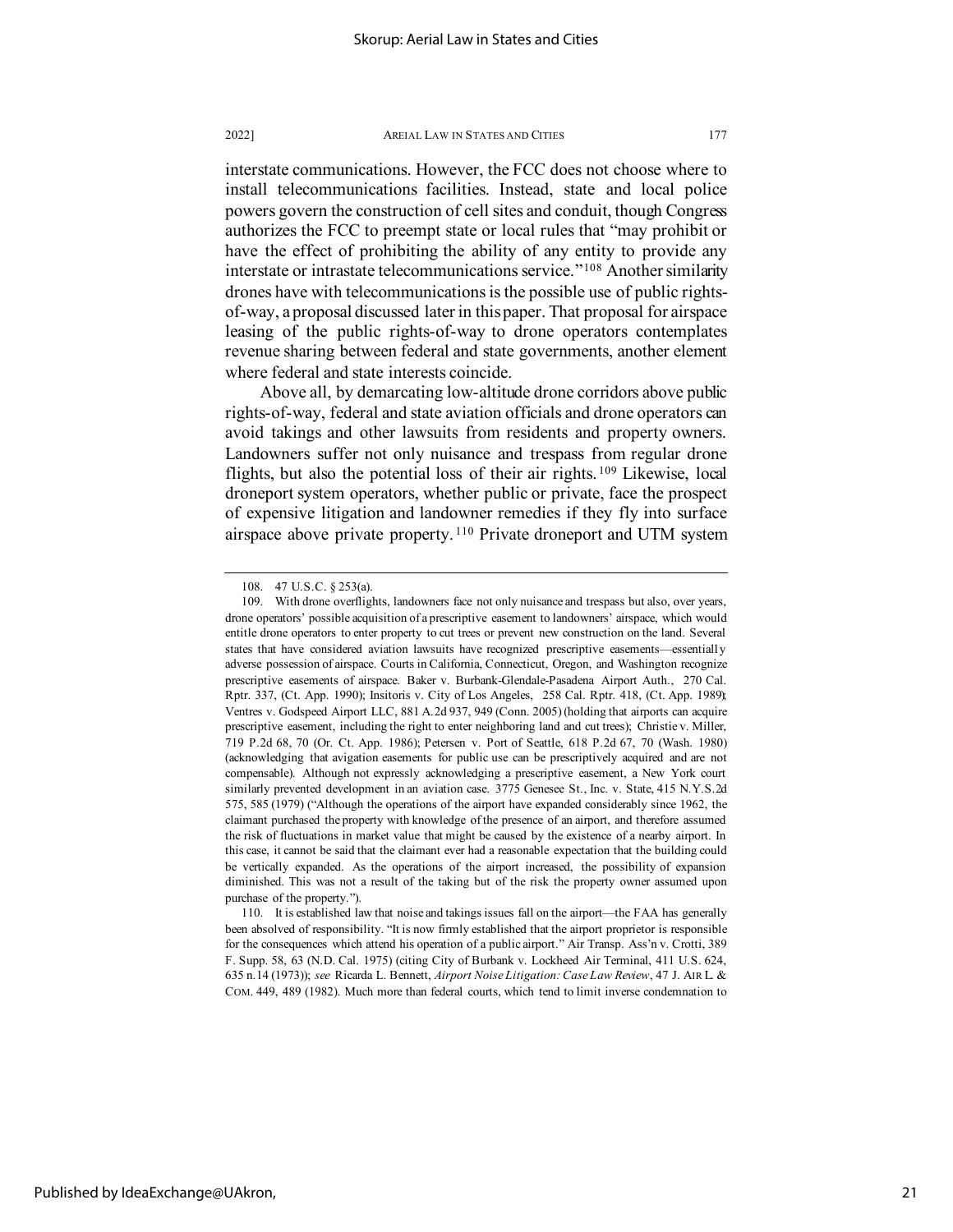operators are particularly vulnerable, much like private airports face more costly lawsuits than public airports. [111](#page-22-0)

Unlike airport operators, droneport operators face potential lawsuits from virtually any resident subject to overflights because most drones are near the surface during the entire flight, not simply on takeoff and landing. As the Meredith case and more than a dozen drone shootings reveal, many Americans have great skepticism about drone flights.<sup>[112](#page-22-1)</sup>

### V. PROPOSAL FOR AIRSPACE LEASING ABOVE FEDERAL AND STATE ROADWAYS

The FAA has acknowledged local authorities' "police power" in five areas: land use, zoning, privacy, trespass, and law enforcement operations. [113](#page-22-2) The jurisdictional problem arises because airspace *is land* subject to state police powers—and *navigable airspace*—subject to federal regulation. As mentioned earlier, many states have claimed sovereignty over low-altitude airspace, and more than 20 states expressly allow state and municipal officials to lease airspace above public land or public easements. [114](#page-22-3)

### *A. Cooperative Federalism for Airspace Leasing*

To avoid lawsuits from private property owners for takings and trespass and to avoid federal preemption litigation, the USDOT and state DOTs should expand their existing airspace leasing collaboration and revenue sharing to establish drone highways. USDOT and state DOTs

overhead flights, state courts interpret state constitutions' conception of inverse condemnation to include aircraft noise over adjacent properties. Bennett, *supra* at 490; *see also*, *e.g.*, Greater Westchester Homeowners Ass'n v. City of Los Angeles, 603 P.2d 1329 (Cal. 1979). In some states, if a landowner wins an inverse condemnation lawsuit against the state, the state is responsible for reasonable fees, including attorney's fees. *See, e.g*., CAL. CIV. PROC. CODE § 1036; VA. CODE ANN. § 25.1-420.

<span id="page-22-0"></span><sup>111.</sup> No court, for instance, has enjoined a publicly operated airport (though damages for nuisance have been awarded). In contrast, privately owned airports face court injunctions. J. Scott Hamilton, *Allocation of Airspace as a Scarce Natural Resource*, 22 TRANSP. L.J. 251, 262 (1994). Court penalties also seem to be stiffer, including daily damages for continuing operations. *Id.*

<span id="page-22-1"></span><sup>112.</sup> Brent Skorup & Connor Haaland, *Encounters of the Drone Kind: Drone Shootings and No-Fly Zones*, TECH. LIBERATION FRONT (June 26, 2020) (documenting cases of drone shootings in the United States), https://techliberation.com/2020/06/26/encounters-of-the-drone-kind-droneshootings-and-no-fly-zones/ **[**https://perma.cc/J5VR-5V3G**].**

<span id="page-22-2"></span><sup>113.</sup> Operation and Certification of Small Unmanned Aircraft Systems, 81 Fed. Reg. 42,063, 42,194 (June 28, 2016) (codified at 14 C.F.R. pts. 21, 43, 61, 91, 101, 107, et al.).

<span id="page-22-3"></span><sup>114</sup>*. See* BRENT SKORUP &CONNOR HAALAND, WHICH STATES ARE PREPARED FOR THE DRONE INDUSTRY? A 50-STATE REPORT CARD (2020), https://www.mercatus.org/publications/technologyand-innovation/which-states-are-prepared-drone-industry [https://perma.cc/RK84-MWUV].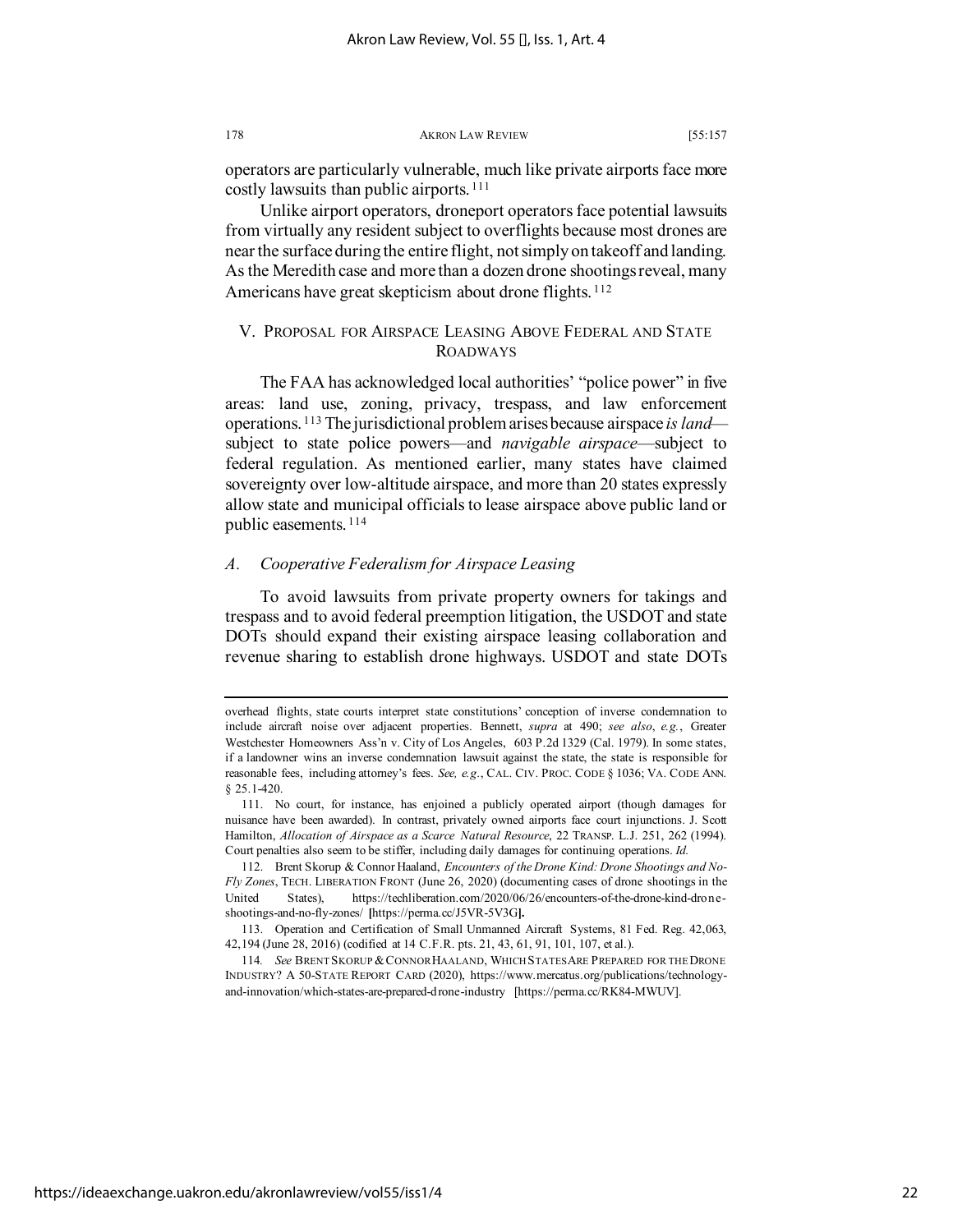would share responsibility for demarcating aerial corridors given the mix of aviation safety, state police powers, and property rights issues. States would generally receive leasing revenues from airspace use over state highways and local roads, and the U.S. Department of Transportation would receive leasing revenues from airspace use over interstate highways.

Airspace leasing is not new. There was, for instance, a short period of market disposition—open bidding—on air routes in the 1920s until Congress and federal regulators stepped in suddenly to assign airspace, routes, and terminals via administrative processes. [115](#page-23-0) More relevantly for small drones, a 1961 amendment to federal highway laws formalized the practice of airspace leasing, allowing states and cities "to use or permit the use of the airspace above and below . . . the highway pavement for such purposes as will not impair the full use and safety of the highway."<sup>116</sup> In the 1970s and 1980s, state DOTs began leasing airspace in earnest as many states' financial status degraded. [117](#page-23-2)

Beginning in 1986, the Federal Highway Administration of the U.S. Department of Transportation created a policy that state departments of transportation must dedicate revenue from roadway airspace leasing to highway programs, not general revenue funds.<sup>[118](#page-23-3)</sup> Having put this policy into place, the Federal Highway Administration began encouraging airspace leasing and offered technical assistance to state DOTs to routinize the practice. <sup>[119](#page-23-4)</sup> To date, no states have employed drone highways under this authority.

### *B. Drone Highways Above Roadways*

The idea for leasing airspace above highways or utility and railroad rights-of-way to drone operators has circulated for a few years. [120](#page-23-5) In fall

<span id="page-23-0"></span><sup>115</sup>*. See* Brent Skorup, *Who Should Govern the Skies?, in* EYES TO THE SKY (Matthew Feeney ed., 2021); Gareth R. Jones & Michael W. Pustay, *Interorganizational Coordination in the Airline Industry, 1925–1938: A Transaction Cost Approach*, 14 J. MGMT. 529, 537 (1988).

<span id="page-23-2"></span><span id="page-23-1"></span><sup>116.</sup> Federal-Aid Highway Program of 1961, Pub. L. No. 87-61, § 104, 75 Stat. 122 (1961) (codified as amended at 23 U.S.C. § 111(a)).

<sup>117.</sup> Roop & Mathur, *supra* note 72, at 2.

<sup>118</sup>*. See id.*

<sup>119</sup>*. Id.*

<span id="page-23-5"></span><span id="page-23-4"></span><span id="page-23-3"></span><sup>120.</sup> In Japan, for instance, the regulator envisions drone highways that use the airspace owned by public utilities. *See TEPCO Group, Zenrin and Rakuten Examining "Drone Highways" for Drone Logistics*, AJOT: AIR CARGO NEWS (July 16, 2018), https://www.ajot.com/news/tepcogroup-zenrin-and-rakuten-examining-drone-highways-for-drone-logistics [https://perma.cc/KNC6- 795B]; *Success in Package Delivery Experiment Using Drone Highway through Mountains*, TEPCO VENTURES, INC. (Jan. 28, 2019), https://www.tepcoventures.co.jp/en\_news/success-in-packagedelivery-experiment-using-drone-highway-through-mountains-tepco-ventures-rakuten-zenrin-and-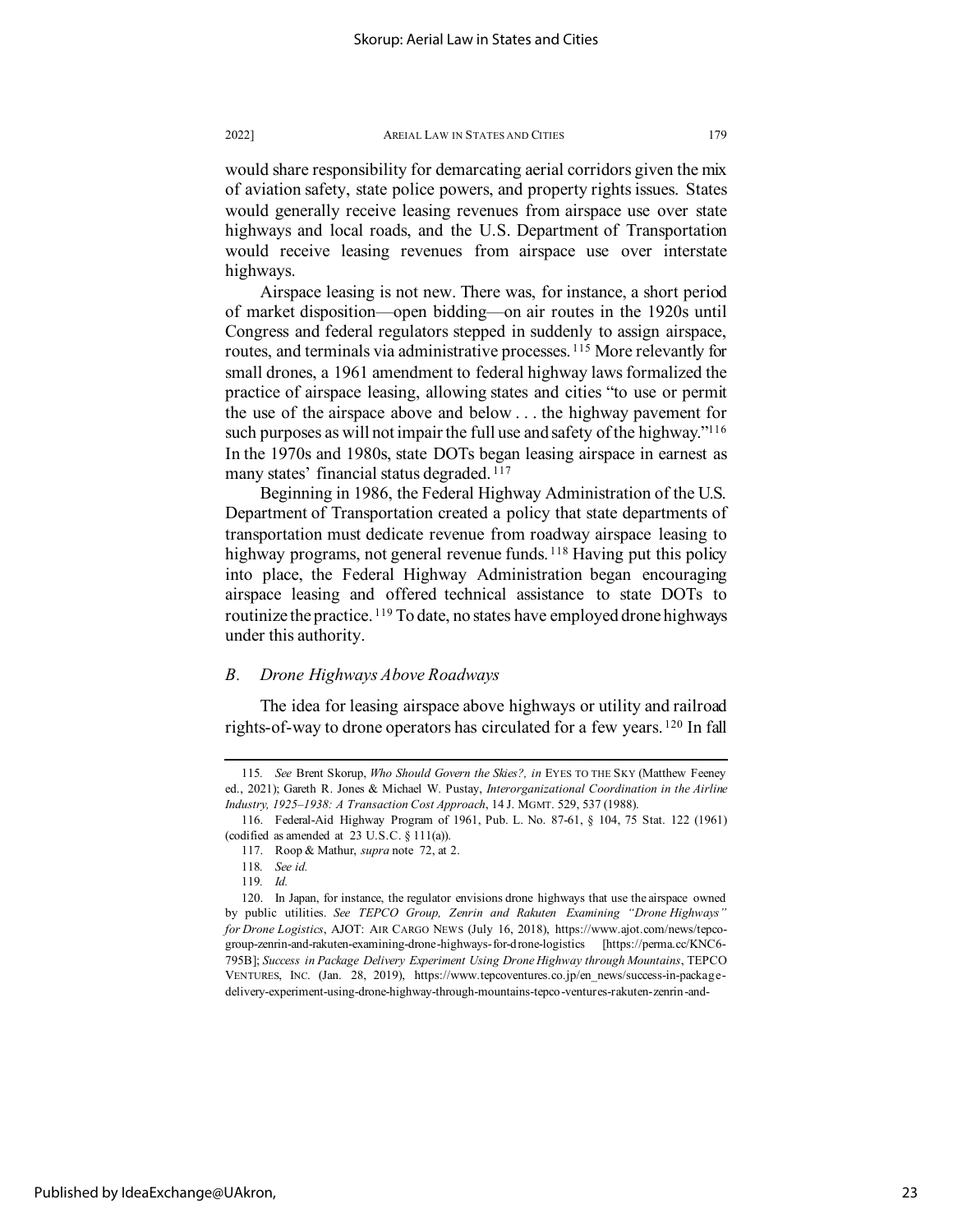2017, the FAA's Drone Advisory Committee invited me to brief a working group about drone airspace leasing. The Drone Advisory Committee discussed the idea in their 2018 report to the FAA; and the GAO discussed the idea again in 2019 and 2020 reports.<sup>[121](#page-24-0)</sup> The earliest publication of the idea, to my knowledge, is a June 2017 *Salt Lake Tribune* story, noting that a Utah lawmaker proposed airspace leasing above public roads. [122](#page-24-1) The idea may have developed from railroad or utility use of drones. BNSF Railway, for instance, flew hundreds of hours of longdistance drone flights from 2014 to 2018 under the FAA's Pathfinder Program using the railroad's airspace within the railroad right-of-way,<sup>123</sup> and the market in airspace use above railroad rights-of-way has been active for over a century. [124](#page-24-3)

There are several benefits to federal and state authorities demarcating safe drone routes above roadways. First, using public right-of-way

<span id="page-24-1"></span>drones). 122. Lee Davidson, *Request for Transportation and Transit Reform Ideas Bring Flood of Proposals—Including State Takeover of UTA*, SALT LAKE TRIBUNE (June 14, 2017), https://archive.sltrib.com/article.php?id=5403664&itype=CMSID [https://perma.cc/PW78-WWAS] (citing Sophia DiCaro); *see also* Brent Skorup & Melody Calkins, *Why Not Auction Off Low-Altitude Airspace for Exclusive Use?*, TECH. LIBERATION FRONT (June 27, 2017), https://techliberation.com/2017/06/27/why-not-auction-off-low-altitude-airspace-for-exclusive-use/[ https://perma.cc/AXV9-226Q].

<span id="page-24-3"></span>124. Committee on New Developments in Real Estate Practice, *Recent Developments in Airspace Utilization*, 5 REAL PROP. PROB. & TR. J. 347, 350–52 (1970).

chichibu-city-jointly-conducted-beyond-visual-line-of-sight-drone-flight-

test/[https://perma.cc/BWN3-LKR4]. In the interest of brevity, this paper does not analyze the issue of leasing utility or railroad rights-of-way airspace. Such leases would likely resemble the private sale and leasing of airspace.

<span id="page-24-0"></span><sup>121.</sup> Drone Advisory Comm., Fed. Aviation Admin., *Drone Integration Funding* 21 22 (Radio Tech. Comm'n for Aeuronatics, RTCA Paper No.047-18/DAC 011, Mar. 2018), https://www.faa.gov/uas/programs\_partnerships/drone\_advisory\_committee/rtca\_dac/media/dac\_tg 3 funding report long term final.pdf [https://perma.cc/Q3HH-64RL] (discussing the "Auction or Lease of Airspace"); U.S. GOV'T ACCOUNTABILITY OFF., GAO-20-136, AIRCRAFT SYSTEMS: FAA SHOULD IMPROVE DRONE-RELATED COST INFORMATION AND CONSIDER OPTIONS TO RECOVER COSTS (2019), https://www.gao.gov/assets/710/703320.pdf [https://perma.cc/8RCA-HP6V]; U.S. GOV'T ACCOUNTABILITY OFF., B-330570 UNMANNED AIRCRAFT SYSTEMS: CURRENT JURISDICTIONAL, PROPERTY, AND PRIVACY LEGAL ISSUES REGARDING THE COMMERCIAL AND RECREATIONAL USE OF DRONES, APPENDICES I–VI 35 (2020), https://www.gao.gov/ assets/710/709371.pdf [https://perma.cc/WGX9-AYZ5] ("[T]wo legal commentators have recently proposed that states could create 'drone highways' above public rights-of-way that UAS operators could use for parcel delivery and other services"); *see also* Brent Skorup, *Auctioning Airspace*, 21 N.C. J.L. & TECH. 79 (2019) (proposing the demarcation and auction of aerial corridors for passenger

<span id="page-24-2"></span><sup>123. &</sup>quot;BNSF's work with the FAA demonstrated our ability to control the land and airspace utilized by our UAS flights across managed flight corridors over BNSF's property." *Keeping Pace with Innovation*–*Update on the Safe Integration of UAS into the Airspace: Before the U.S. S. Comm. on Com., Sci. and Transp.'s Aviation Operations, Safety and Sec. Subcomm.*, 115th Cong. 2 (2018) (statement of Todd Graetz, Director of Technology Services: BNSF Railway Company), https://www.commerce.senate.gov/services/files/6B09FEF7-53C8-4AFD-9066-0FA19C430BA1.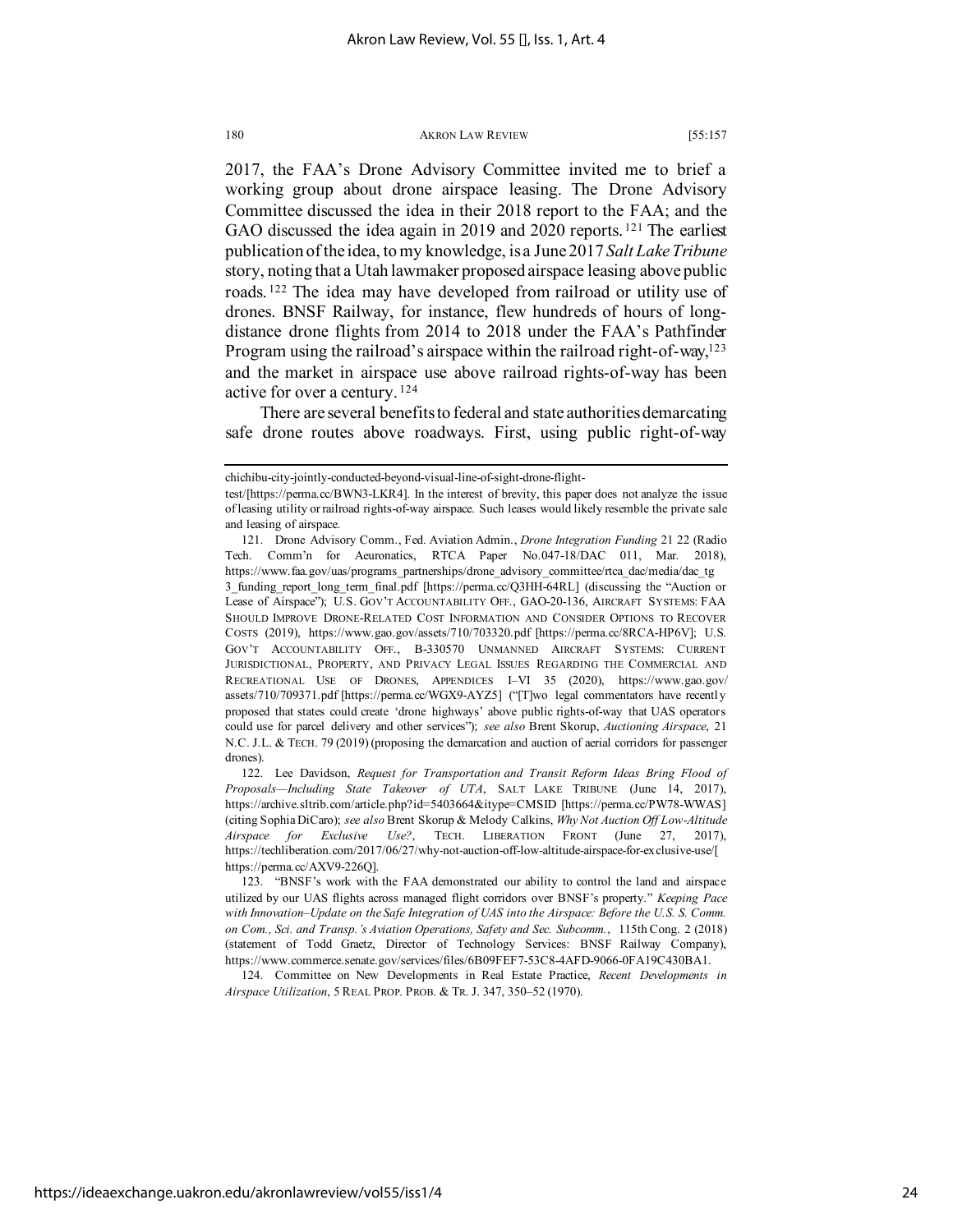airspace negates most trespass, takings, and nuisance lawsuits from landowners because the airspace is already acquired and dedicated for (somewhat noisy) transportation uses. Second, demarcating airspace for drone highways opens up vast potential for new competitors and services. Drone operators can deploy services quickly once they obtain access to airspace. In April 2020, the United Parcel Service and drone operator DroneUp revealed how quickly they could deploy services once they have airspace access: [125](#page-25-0)

'DroneUp and UPS did the most extensive delivery of packages that has ever been done,' says Tom Walker, DroneUp CEO. 'Hundreds, if not thousands of flights—it was an exhaustive exercise. We took a [vacant] 55-acre college campus, we made it a town, and by the end of day two we were doing deliveries every 3 minutes.'

Roadways and their accompanying airspace represent a huge amount of unused, non-revenue-generating public real estate. "Most major cities' road systems take up 25%–35% of the city's land area,"[126](#page-25-1) and, according to estimates using Federal Highway Administration data, "the amount of existing [right-of-way] that is a part of the National Highway System (NHS) is between 3,000–6,000 square miles," which is about the size of Connecticut. [127](#page-25-2) Since there are "more than 8 million lane miles of public roadways under state DOT supervision,"[128](#page-25-3) there is an extensive nationwide air corridor network for drone operators to use.

Third, roadway airspace leasing ensures that the market allocates this natural resource, not via regulatory rationing or first-come-first-serve mechanisms. [129](#page-25-4) Markets dispose of public assets such as offshore oil leases and public timberlands, [130](#page-25-5) and there is legal precedent for airspace leasing. Under federal law, state DOTs must charge fair market value for airspace leases—no giveaways—of aerial real estate above roadways

<span id="page-25-0"></span><sup>125.</sup> Miriam McNabb, *UPS Drone Delivery: DroneUp Flies to Prove the Case for Coronavirus Response*, DRONELIFE (Apr. 21, 2020), https://dronelife.com/2020/04/21/ups-drone-deliverydroneup-partners-fly-to-prove-the-case-for-coronavirus-response/[https://perma.cc/8KWX-BT47].

<span id="page-25-1"></span><sup>126.</sup> In suburban areas "the percentage is smaller, around 15%–20%." Leo Thompson, *Is Your City Infrastructurally Obese?*, STRONG TOWNS, (Oct. 29, 2019), https://www.strongtowns.org/ journal/2019/10/29/is-your-city-infrastructurally-obese?rq=leo[https://perma.cc/9D2H-HS2D].

<span id="page-25-2"></span><sup>127.</sup> U.S. DEP'T. OF TRANSP., FUTURE USES OF HIGHWAY RIGHTS OF WAY (2012), https://www.fhwa.dot.gov/policy/otps/rowstudyproj.cfm [https://perma.cc/762K-HMPR].

<span id="page-25-5"></span><span id="page-25-4"></span><span id="page-25-3"></span><sup>128.</sup> Carson Poe & Gina Filosa, *Alternative Uses of Highway Rights-of-Way: Accommodating Renewable Energy Technologies*, 2270 TRANSP. RSCH. REC. 23 (2012).

<sup>128.</sup> *See* Skorup, *supra* note 115.

<sup>129</sup>*. Id.*

<sup>130</sup>*. Id.*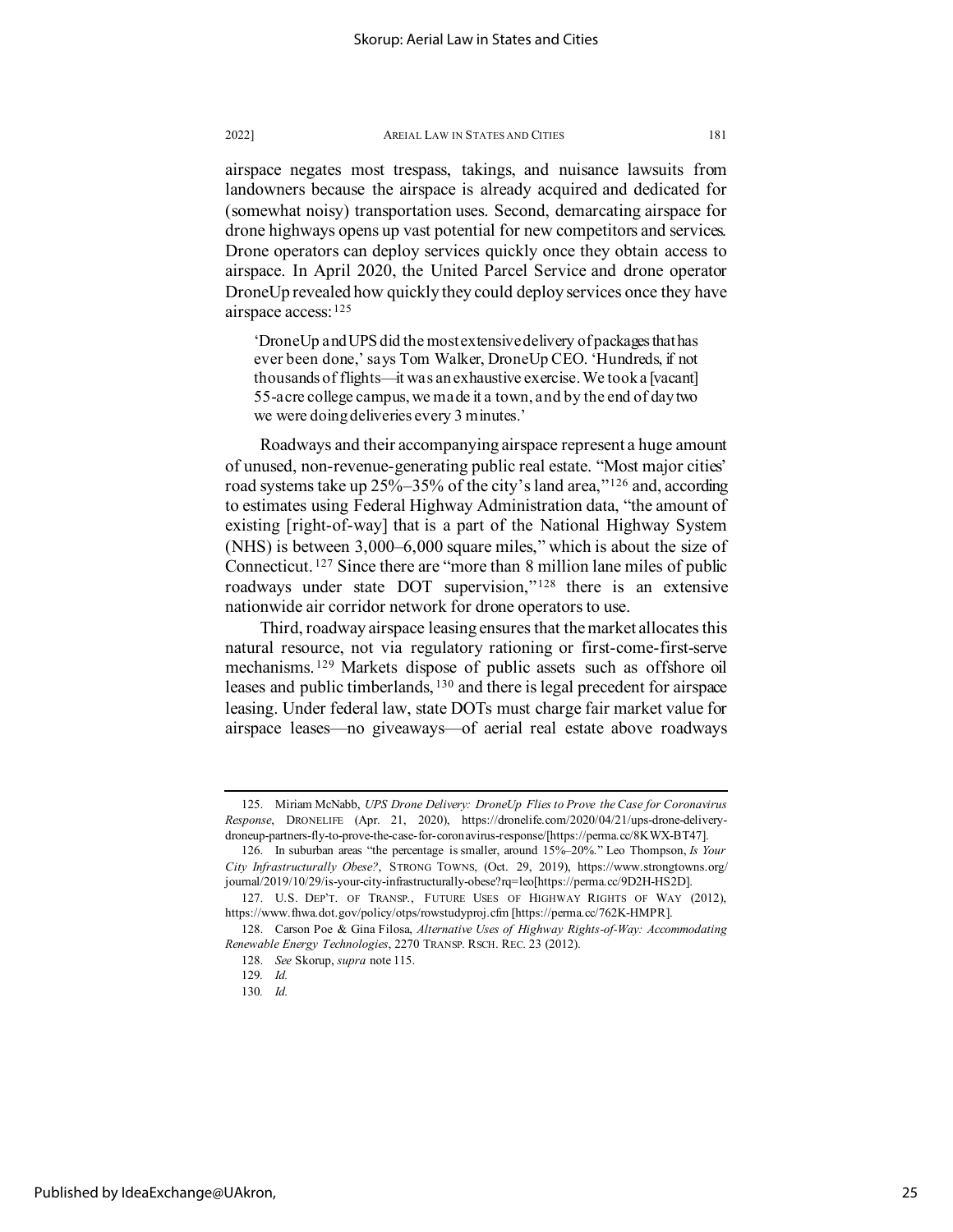purchased with assistance from the federal Highway Trust Fund. [131](#page-26-0) It's difficult to define ex-ante the best terms of a lease that encourages longterm investments into drone infrastructure while not creating local or regional monopolies. However, a good analog is spectrum licenses—10 year licenses with the presumption of renewal—which encourage billions of dollars of annual infrastructure investment. A "layer cake" approach to leasing will promote competition in drone services (perhaps three drone highways above each roadway at three separate altitudes) and encourage secondary markets in airspace leases.

A final related benefit is that the government receives newfound revenue for the disposition of drone corridors. Under current law, the federal government retains a pro-rata share of airspace leasing revenues for road projects receiving federal funding. [132](#page-26-1) Thus, one needs federal approval for airspace leasing above those roads, but states have and should have a relatively free hand in leasing airspace above state and local roads to drone operators. [133](#page-26-2)

Airspace leasing above the public rights-of-way isn't straightforward in every state. In some jurisdictions, there is extensive practice with airspace leasing, while in others, it is difficult under current state law. The nature of the title or right the state or municipality (or utility or railroad) holds to surface airspace above a road or tracks depends on the jurisdiction. [134](#page-26-3) Illinois law is quite restrictive, for example, and municipalities can lease airspace to only the owners of the fee. [135](#page-26-4) Virginia

<span id="page-26-1"></span>132. Gamboa, *supra* note 131, at 6 ("[I]n 1987, Congress asserted an interest in the federal share of the proceeds resulting from the disposition of air rights.").

<span id="page-26-2"></span>133. U.S. DEP'T. OF TRANSP., AIRSPACE GUIDELINES TO 23 CFR 710.405–710.407 (2010), https://www.fhwa.dot.gov/real\_estate/right-of-way/corridor\_management/airspace\_guidelines.cfm [https://perma.cc/3C4L-TQRV] ("FHWA approval [for air rights leases above roads] is normally required only for airspace leases on the Interstate system."). Right-of-way use agreements for airspace above interstate roads must meet federal requirements. *See* 23 C.F.R. § 710.405 (2016).

135. 65 ILL. COMP. STAT. § 5/11-75-1.

<span id="page-26-0"></span><sup>131.</sup> Under federal law, "a State shall charge, at a minimum, fair market value for the sale, use, lease, or lease renewal . . . of real property acquired with Federal assistance made available from the Highway Trust Fund." 23 U.S.C. § 156(a). This applies to right-of-way airspace: "The predecessor to § 156 of title 23, U.S.C., applied only to the sale, use, lease or lease renewals of 'right-of-way airspace'. . . . [The Federal Highway Administration] correctly interprets the TEA-21 amendment as expanding the scope of § 156 to allow reapplication of the proceeds from all real property dispositions." Letter from Anthony H. Gamboa, General Counsel, to Sen. John McCain, Committee on Commerce, Science and Transportation (Sept. 13, 2002) (on file with the U.S. Gov't. Acct. Off.) https://www.gao.gov/assets/370/366636.pdf [https://perma.cc/ZW4B-QCWR].

<span id="page-26-4"></span><span id="page-26-3"></span><sup>134</sup>*. See, e.g.*, Kiely v. Graves, 271 P.3d 226, 230 (Wash. 2012) (internal citations omitted) ("The title or right acquired by the public in a statutory dedication depends upon the language of a jurisdiction's dedication statute. In many jurisdictions, a statutory dedication conveys a fee interest to the public. However, in other jurisdictions a statutory dedication may confer no further right than a mere easement.).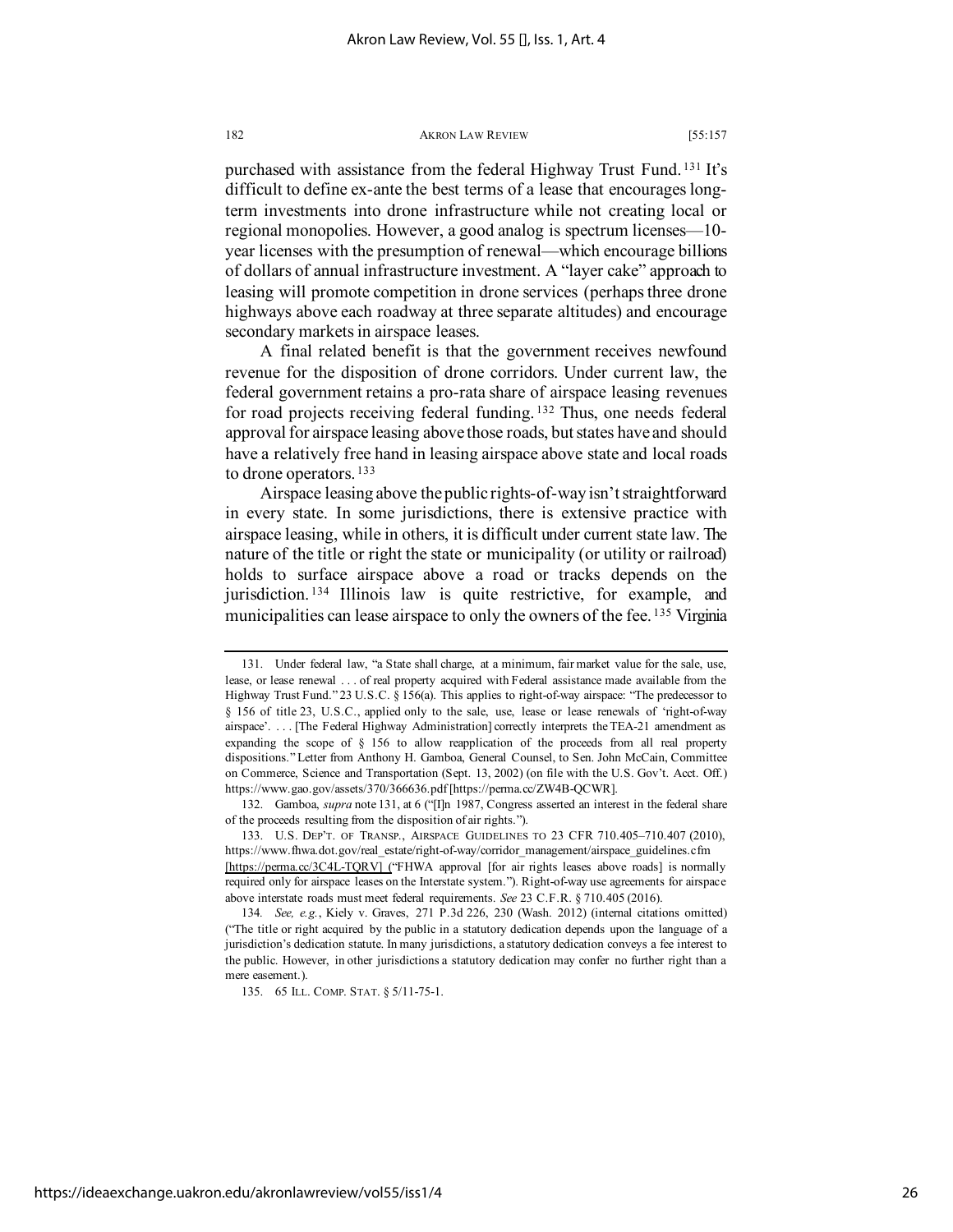law is more liberal and allows municipalities to lease or sell airspace above roads and rights-of-way that the municipality owns in fee simple.<sup>[136](#page-27-0)</sup> However, Oregon has perhaps the broadest airspace leasing law, allowing leasing of airspace whether the state or municipality possesses fee title or an easement. [137](#page-27-1) Some states, like California, have well-established airspace leasing offices, <sup>[138](#page-27-2)</sup> whereas others have little experience in airspace leasing.

One objection—safety of pedestrians and road users—is imminent and worth responding to briefly. Drones flying overhead will crowd urban skies somewhat, and collisions with other drones or foreign objects (such as birds, wires, and construction cranes) are possible. To date, the FAA ensures safety with drone certifications and inspections of operations, which will mitigate much of the risk. Nevertheless, the flight over roadways injects some risk to pedestrians and roadways users. As with any new service or product, some combination of government certification, professionalization of operators, and new insurance products will mitigate risk. Some insurers are already creating new or expanding traditional aviation products to cover drones and drone debris. [139](#page-27-3) The risk of over-roadway drone operations is not negligible, but a professionally operated drone abiding by FAA policies likely poses less risk to life and property than other routine roadway uses.

### VI. PROPOSAL FOR A PRESUMPTION OF TRESPASS FOR DRONE FLIGHTS BELOW 200 FEET

The final issue is determining the height at which drone operators can fly with some certitude that they will not face liability from private landowners. As other legal commentators have noted, the ambiguity surrounding drone trespass invites complex litigation between drone operators and landowners. [140](#page-27-4) Traditional aviation law and judicial

<sup>136.</sup> VA. CODE ANN. § 15.2-2030 (2011).

<span id="page-27-1"></span><span id="page-27-0"></span><sup>137.</sup> The law provides: Any political subdivision holding the easement or fee title to a street or highway may lease the space above or below that street or highway for private purposes . . . ." OR. REV. STAT. § 271.430.

<span id="page-27-2"></span><sup>138</sup>*. Airspace and Telecommunications Licensing*, CAL. DEPT. OF TRANSP., https://dot.ca.gov/ programs/right-of-way/airspace-and-telecommunications-licensing [https://perma.cc/2FJX-4U4H].

<span id="page-27-3"></span><sup>139</sup>*. See, e.g.*, *Handing Over Control to Autonomous Vehicles*, INS. CAN. (Apr. 25, 2014), https://www.insurance-canada.ca/2014/04/25/handing-over-control-to-autonomous-vehicles/

<sup>[</sup>https://perma.cc/2YES-XN55] ("Lloyd's underwriters, including Kiln, are already insuring UAS, and are lending their expertise to regulatory discussions in the European Union aimed at gradually accommodating the new technology . . . .").

<span id="page-27-4"></span><sup>140</sup>*. See, e.g.*, Lindsey P. Gustafson, *Arkansas Airspace Ownership and the Challenge of Drones*, 39 U. ARK. LITTLE ROCK L. REV. 245, 255 (2017); Lane Page, Note, *Drone Trespass and*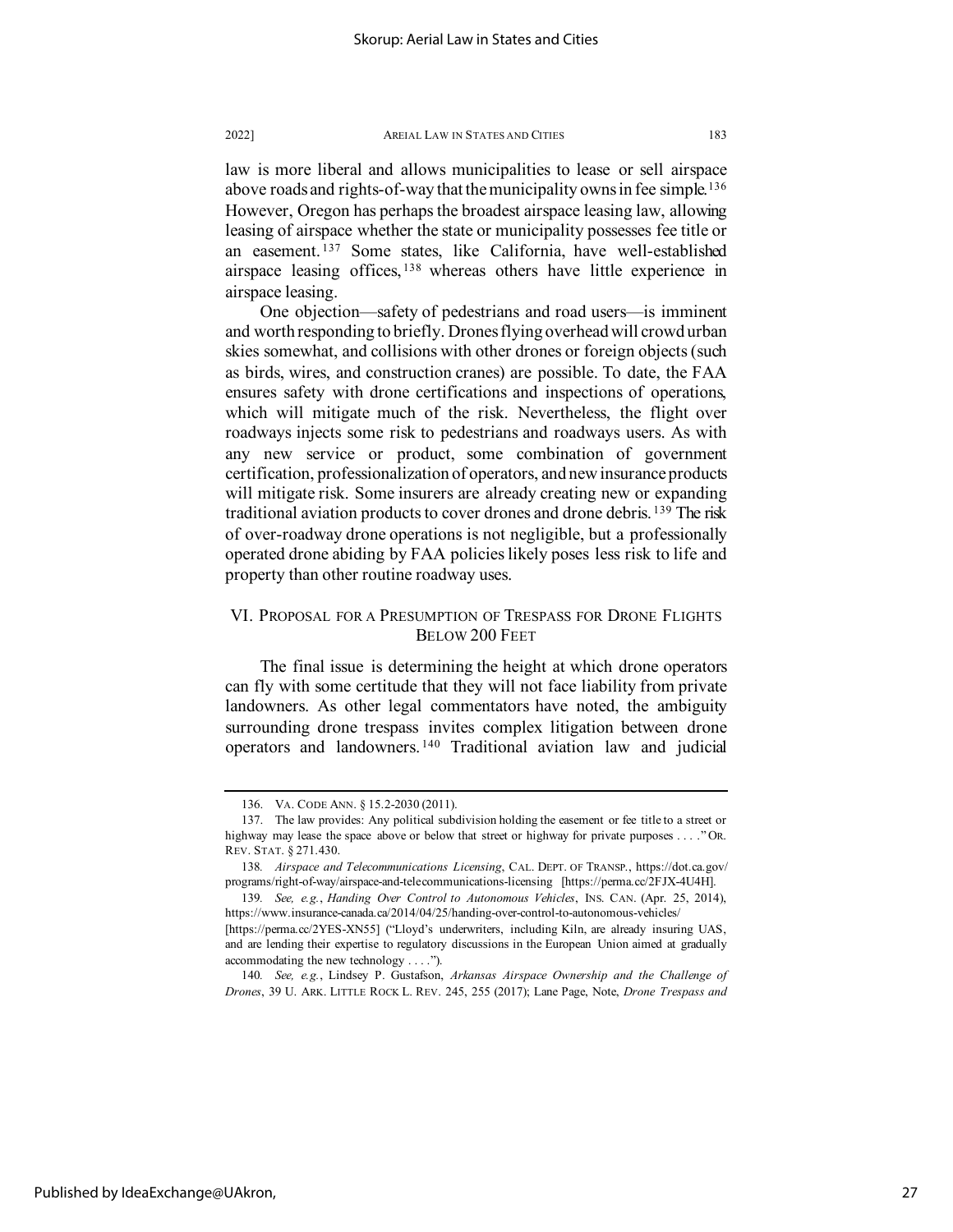precedents provide a possible model. As Migala points out, courts apply a limit of 500 feet almost mechanically, finding a compensable taking for even transitory flights below 500 feet. [141](#page-28-0) This 500-foot rule is treated much like a presumption by courts:[142](#page-28-1) the *floor* for a taking, not the *ceiling*. As one federal court stated in an aerial takings case: "[T]he most appropriate rule is that when overflights occur in navigable airspace [that is, above 500 feet altitude], a presumption of non-taking exists[,] which can be overcome by proof of destruction of, or substantial impairment to the property." [143](#page-28-2) This judge-made rule likely derived from FAA regulations, which, with some exceptions for glide paths and helicopters, <sup>[144](#page-28-3)</sup> deem airspace below 500 feet as non-navigable airspace.<sup>[145](#page-28-4)</sup>

This rule derives from the Supreme Court's holdings in *Causby* and *Griggs* that landowners "must have exclusive control of the immediate reaches of the enveloping atmosphere."[146](#page-28-5) That 500-foot rule provides useful certainty in traditional aviation about liability and property rights. And some proposals recommend drawing an invisible, fixed line in the sky to separate private property from navigable airspace and drone routes.<sup>[147](#page-28-6)</sup> Some scholars would draw the line at 200 feet, <sup>[148](#page-28-7)</sup> some at 350 feet, [149](#page-28-8) and some at 500 feet (resembling traditional aviation's legal standards). [150](#page-28-9) There is a bill in the U.S. House and another in the U.S.

148. Page, *supra* note 140, at 1173.

*the Line Separating the National Airspace and Private Property*, 86 GEO. WASH. L. REV. 1152, 1173 (2018).

<span id="page-28-0"></span><sup>141</sup>*. See, e.g.*, Griggs v. Allegheny Cnty., 369 U.S. 84, 90 (1962); Palisades Citizens Ass'n., v. C.A.B., 420 F.2d 188, 192 (D.C. Cir. 1969); United States v. 15,909 Acres, 176 F. Supp. 447, 448 (S.D. Cal. 1958); Speir v. United States, 485 F.2d 643, 646–47 (Ct. Cl. 1973); Aaron v. United States, 311 F.2d 798, 801 (Ct. Cl. 1963); A.J. Hodges Indus. v. United States, 355 F.2d 592, 597 (Ct. Cl. 1966); Jensen v. United States, 305 F.2d 444, 446 (Ct. Cl. 1962); Dick v. United States, 169 F. Supp. 491, 494 (Ct. Cl. 1959); Highland Park, Inc. v. United States, 161 F. Supp. 597, 598 (Ct. Cl. 1958); Persyn v. United States, 34 Fed. Cl. 187, 195–96 (1995), aff'd, 106 F.3d 424 (Fed. Cir. 1996); Hsu v. Cty. of Clark, 173 P.3d 724, 731–32 (Nev. 2007); Thompson v. City of Denver, 958 P.2d 525, 527 (Colo. App. 1998); Brown v. United States, 73 F.3d 1100, 1101 (Fed. Cir. 1996).

<sup>142</sup>*. See, e.g.*, Branning v. United States, 654 F.2d 88, 102–03 (Ct. Cl. 1981).

<sup>143.</sup> Stephens v. United States, 11 Cl. Ct. 352, 362 (1986).

<span id="page-28-5"></span><span id="page-28-4"></span><span id="page-28-3"></span><span id="page-28-2"></span><span id="page-28-1"></span><sup>144</sup>*. See* 14 CFR § 91.119(d) (2010) (permitting helicopter and powered parachute operations below the usual minimum safe altitude requirements).

<sup>145</sup>*. See* 14 CFR § 91.119 (2010).

<sup>146.</sup> United States v. Causby, 328 U.S. 256, 264 (1946).

<sup>147.</sup> Gustafson, *supra* note 140, at 264–66.

<span id="page-28-9"></span><span id="page-28-8"></span><span id="page-28-7"></span><span id="page-28-6"></span><sup>149.</sup> Gregory McNeal, *Drones and Aerial Surveillance: Considerations for Legislatures*, BROOKINGS (Nov. 2014), https://www.brookings.edu/research/drones-and-aerial-surveillance considerations-for-legislatures/ [https://perma.cc/7Q5U-4CJL].

<sup>150</sup>*. See* Troy A. Rule, *Airspace in an Age of Drones*, 95 B.U. L. REV. 155 (2015).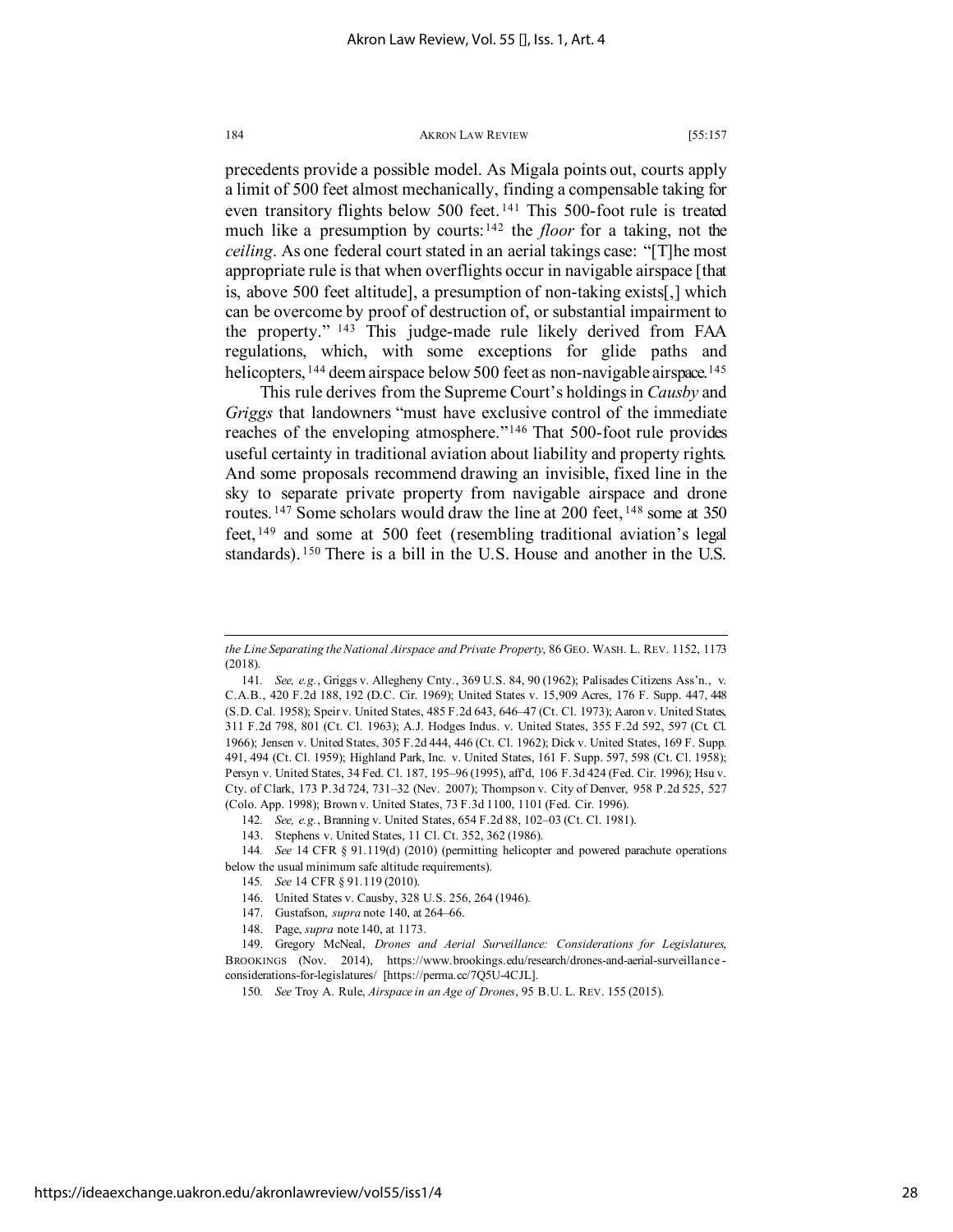Senate that would draw that line, largely delegating airspace management below 200 feet to the states and private property owners.<sup>[151](#page-29-0)</sup>

However, in the absence of congressional or FAA action on this issue, courts should establish a presumption of trespass for drone flights below a certain altitude. The 200-foot line used in those proposed bills is a useful benchmark for courts.

The starting point is *Causby*, which holds that "invasions of [superadjacent airspace] are in the same category as invasions of the surface."<sup>[152](#page-29-1)</sup> Clearly, the FAA cannot simply start designating drone corridors below the rooflines and treetops in backyards and private lands, absent compensation to the landowner. However, *Causby* and subsequent cases inject a nuisance standard into takings jurisprudence:[153](#page-29-2) an aerial invasion is a taking, the *Causby* Court says, when it creates "a direct and immediate interference with the enjoyment and use of the land."<sup>[154](#page-29-3)</sup>

Courts should presume flights below 200 feet as a trespass and a nuisance. Above that height, most small drones are fairly quiet. More evidence is needed, but pilot programs in the United States suggest that drones flying above 200 feet altitude would not substantially interfere with the use and enjoyment of the underlying land.<sup>[155](#page-29-4)</sup>

Further, below 200 feet, the safety concerns of manned aircraft and the FAA attenuate. Most airspace below 500 feet is non-navigable airspace, so very few manned aircraft fly in surface airspace. The FAA's light-handed approach to aerial obstructions below 200 feet indicates that the federal interest attenuates. In particular, current regulations require developers and construction companies to notify the FAA of new

154*. Causby*, 328 U.S. at 266 (1946).

flights are operating have not heard major resident complaints about drone noise.").

<sup>151.</sup> Drone Innovation Act of 2017, H.R. 2930, 115th Cong. (2017).

<sup>152.</sup> United States v. Causby, 328 U.S. 256, 265 (1946).

<span id="page-29-2"></span><span id="page-29-1"></span><span id="page-29-0"></span><sup>153.</sup> Compare with a legal definition of a private nuisance: "when the plaintiff's use and enjoyment of her land is interfered with substantially and unreasonably through a thing or activity." Legal Information Institute, WEX LAW DICTIONARY, https://www.law.cornell.edu/wex/nuisance [https://perma.cc/5K4B-54AG]. This blending of nuisance and trespass in aerial invasion cases has old precedents. *See e.g.*, Clifton v. Bury [1887] 4 TLR 8 (U.K.) (finding that shots fired across land at a trajectory of 75 feet did not constitute a technical trespass but was nevertheless actionable when dangerous to the use and enjoyment of the land).

<span id="page-29-4"></span><span id="page-29-3"></span><sup>155.</sup> Google Wing flights in Virginia cruise between 100 feet and 200 feet above the ground. *See* Shayne Dwyer, *Christiansburg Meets Wing, the Self-Flying Delivery Drones Soon to Be in Its Sky*, 10 NEWS (Sept. 28, 2019), https://www.wsls.com/2019/09/28/christiansburg-meets-wing-the-selfflying-delivery-drones-soon-to-be-in-its-sky/ [https://perma.cc/NUZ8-8PS7]; Jacob Demmitt, *Droning On: Some Warn of Rift to Come When Aerial Delivery Arrives in Blacksburg and Christiansburg*, ROANOKE NEWS (May 25, 2019), https://roanoke.com/news/droning-on-some-warnof-rift-to-come-when-aerial-delivery-arrives-in-blacksburg-and/article\_63c29dec-5c70-551c-bdc2 a549e4b3f8c9.html [https://perma.cc/33YR-XLRE] ("The mayors of the towns where Google Wing